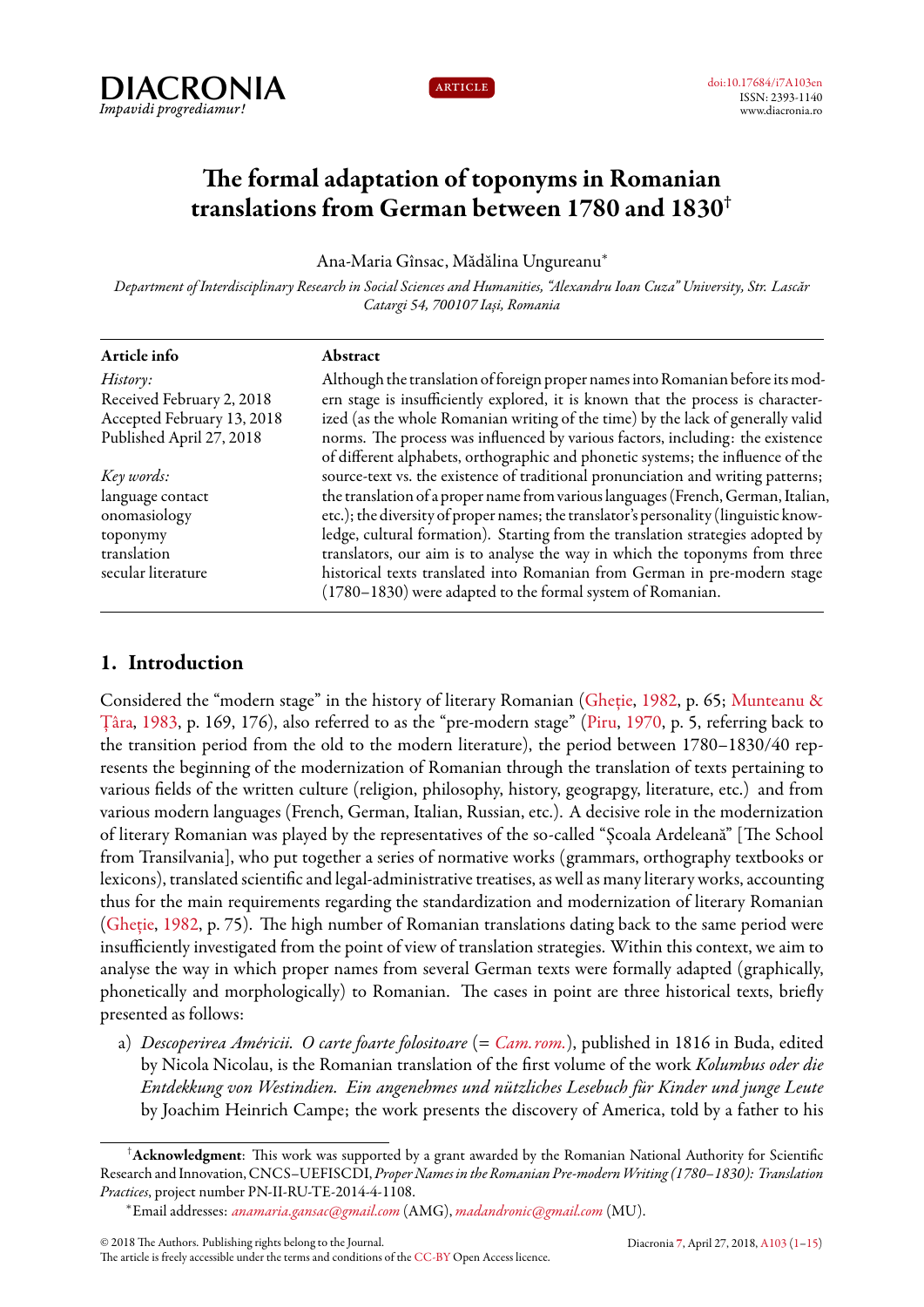children, in the form of dialogues; after comparing the German editions, we considered the reference text to be the edition published in [1](#page-1-0)782 in Tübingen (= *Cam. germ*.)<sup>1</sup>;

- b) The history textbook *Élémens d'histoire générale* by Abbot Claude-François-Xavier Millot, published starting from 1772 in Paris (in two volumes), was translated into Romanian by Ioan Molnar-Piuariu (1749–1815) and published in 1800 in Buda, under the title*Istoria universală* (=*[Mil. rom.](#page-12-2)*); its main source was the German version of the work *Universalhistorie alter mittler und neuer Zeiten*, dating back to 1794 (= *Mil. germ*.), and attributed to Wilhelm Ernst Christiani<sup>[2](#page-1-1)</sup>;
- c) The work*Alexander I, Kaiser von Russland. Ein Regierungs- und Karaktergemälde*(Berlin, 1814) by Johann Daniel Friedrich Rumpf (= *[Rum. germ.](#page-12-4)*) was published, just like other laudatory portraits of Tzar Alexander I of Russia in order to counteract the Napoleonic myth and raise the prestige of the French emperor's adversary; the translation into Romanian, *Arătarea stăpînirei și a caracterului lui Alexandru I, împăratul a toată Rossia* (= *[Rum. rom.](#page-13-4)*), was published in 1815 in Buda, without mentioning the translator's name $^3.$  $^3.$  $^3.$

The texts mentioned above contain various types of toponyms: hydronyms (names of oceans, seas, lakes, rivers, streams), horonyms (names of continents, countries, administrative divisions, regions, provinces), oikonyms (names of habitats: cities, fortresses), oronyms (names of mountains and hills) and nesonyms (names of islands). Starting from the translation strategies adopted by translators, our aim is to analyse the way in which the toponyms from the mentioned texts were adapted to the formal system of Romanian.

## **2. Difficulties in the formal adaptation of proper names in pre-modern Romanian**

Although the adaptation of proper names in Old and pre-Modern Romanian is insufficiently studied, it is commonly known that the process is characterized (just like the entire Romanian writing of the time) by the lack of generally valid norms $^4$  $^4$ . In the absence of any norms $^5$  $^5$ , the oscillations in the adaptation of proper names are determined by the facts described below.

a) *The use of different alphabets*

The source-texts are written in Latin alphabet. At the time, the Romanian language was written mostly in Cyrillic alphabet. We are thus dealing with two different graphic systems, which means: a different number of graphemes, specific diacritics (with or without phonetic value), the existence of graphemes with multiple phonetic values or, on the contrary, graphemes or grapheme clusters that note the same phonetic sequence. The confrontation of these two graphic systems implies difficulties in choosing a way of transposing proper names into Romanian.

b) *Different orthographic systems*

The languages involved in the translation of the above-mentioned texts have spellings that are based on different principles: the German orthography exhibits etymological tendencies, while the Romanian–Cyrillic spelling is phonetic.

As far as the principle underlying the Romanian spelling is concerned, specialists in the field have divergent opinions. The "classic" opinion is that the Romanian-Cyrillic spelling is phonetic: "Aplicarea alfabetului chirilic în scrierea limbii române, încă înainte de secolul al XVI-lea și pînă la jumătatea secolului trecut, nu s-a efectuat în virtutea unor norme ortografice fixate în scris, care să fi fost obligatorii pentru toți mînuitorii condeiului, așa încît aceștia—scriind—se lăsau conduși

<span id="page-1-0"></span><sup>&</sup>lt;sup>1</sup>The translator is not mentioned.

<span id="page-1-1"></span><sup>2</sup>On the source of this translation, see [Grămadă](#page-13-5) ([1960](#page-13-5), p. 166), [Ursu](#page-14-0) [\(2002\)](#page-14-0) and [Minuț & Lihaciu](#page-13-6) ([2014](#page-13-6)).

<span id="page-1-3"></span><span id="page-1-2"></span><sup>3</sup>As regards this translation, see [Cernovodeanu](#page-13-7) ([1974\)](#page-13-7).

<sup>&</sup>lt;sup>4</sup>We use the terms transposition, transfer and translation in their broad sense, i.e. rendering one linguistic sign from one language into another; we will specify each time the translation strategies met in the studied texts (transliteration, transcription, etc.).

<span id="page-1-4"></span><sup>5</sup>The lack of clear norms in rendering foreign proper names into Romanian is characteristic to the modern era; see [Ște](#page-14-1)[fănescu](#page-14-1) ([1957\)](#page-14-1), [Bârsan](#page-13-8) ([1961](#page-13-8)), [Bolocan](#page-13-9) [\(1961\)](#page-13-9), [Theban](#page-14-2) [\(1965\)](#page-14-2). As far as the transposition of proper names from classical languages, systems are proposed by [Creția](#page-13-10) [\(1958\)](#page-13-10) and [Costa](#page-13-11) ([1958\)](#page-13-11); as regards this operation, the use is still not unitary.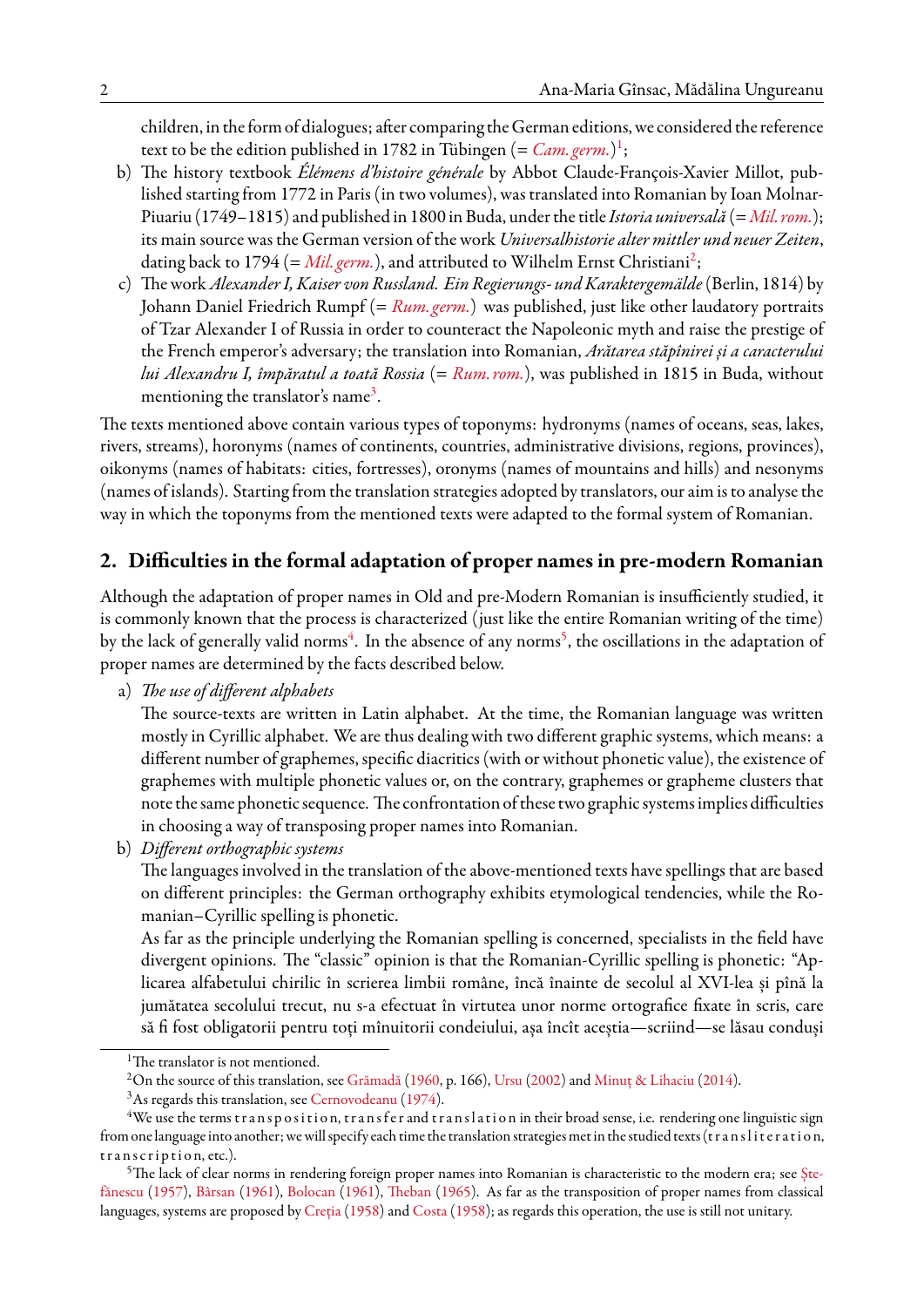de fonetismul pe care îl deprinseseră în vorbirea limbii; așa se explică și faptul [...] că s-a aplicat ortografia*fonetică* (s.a.) de la începuturile scrisului în limba română" [The application of the Cyrillic alphabet in the Romanian writing, even before the  $16<sup>th</sup>$  century, and up to the middle of the last century, was not carried out based on written orthographic norms, mandatory for all the scriveners; this means that, in their writing, they would be led by the phonetics they had learned through the spoken language; this also explains the fact that *phonetic* spelling has been used since the beginnings of Romanian writing]([Strungaru](#page-14-3), [1976,](#page-14-3) p. 197). In this sense, [Stan](#page-13-12) ([2012](#page-13-12), p. 7) finds it symptomatic that, in the *Lexicon of Buda* (1825), Cyrillic notations were meant to indicate the utterance; therefore, those in Latin alphabet represented the etymological option in Ardeal, while those in Cyrillic characters pointed to the phonology of the word. On the contrary, [Boerescu](#page-13-13) [\(2014](#page-13-13), p. 88) argues that the traditional Romanian Cyrillic writing "este, de la începuturi și pînă aproape de 1830 [...], o scriere bazată exclusiv pe tradiția slavonă și pe etimologismul cultural grec, cu insuficiente adaptări la fonetica limbii române" [was, from the beginning and until 1830, a type of writing based exclusively on the Slavonic tradition and the Greek cultural etymology, with insufficient adaptations to the phonetics of Romanian]. This opinion differs widely from that of [Strungaru](#page-14-3) ([1976](#page-14-3)), expressed above; the impression of "phonetic" writing would come from the regularization after 1750. Supporting the idea that the Romanian-Cyrillic spelling was traditional and etymologic, [Boerescu](#page-13-13) ([2014,](#page-13-13) p. 88) relies on the research carried out by [Gheție & Mareș](#page-13-14) ([1985,](#page-13-14) p. 153–164), which shows that the words are used in the first Romanian texts with the values they had in the medio-Bulgarian writing. However, the authors distinguish between religious writings with this feature and the documents of the epoch, characterized by a simplifying spelling and a tendency to leave out conventional uses [\(Gheție & Mareș](#page-13-14), [1985](#page-13-14), p. 161); this leads thus to a rather phonetic spelling (although the traditional component is still present). Equally, this was even more valid two centuries later, especially in secular texts. In our opinion, the author exaggerates the etymological character: it can only be correlated with the words originating from Slavonic and Greek, not to inherited or Slavic words, whose writing is phonetic, to which a strong traditional component is added. When a word is written in Cyrillic alphabet, the scribe does not intend to obtain a form that is very close to the etymon, but tries to reproduce the pronunciation, within the limits of the graphic system he uses, with its traditional components. The idea regarding the existence of a fundamental difference between writing before and after 1750 is refuted by the texts used as a case in point for this study; we notice words with multiple values, words and diacritics with no phonetic value, or graphic doublets. Certainly, from the first writings in Romanian dating back to the  $16<sup>th</sup>$  century, and up to  $mid-18<sup>th</sup>$  century, orthography has evolved towards the simplification of some rules, especially as regards the graphemes specialization; however, as our texts show, this development is not significant. We also agree with the idea that the double writing from the *Lexicon of Buda* (1825) points out to the different principles that the two orthographies of the time (Cyrillic and Latin) are relied on.

c) *Different phonetic systems*

Each language has phonemes which do not exist in other languages; this means they need to be approximated in the target-language. In the German sources, such phonemes are, for example, the rounded closed front vowel /y/ (represented graphically in German as *ü*) and the rounded open front vowel /œ/ (represented graphically in German as *ö* or *oe*).

d) *The diversity of proper names*

The translations dating back to this period often refer to realities that were unusual for the Romanian culture of the time (exotic spaces): *[Cam. rom.](#page-12-0)* talks about South and North America; *[Mil. rom.](#page-12-2)* is a universal history; *[Rum. rom.](#page-13-4)* presents aspects of the history, geography and politics of the Russian Empire. Some of the realities contained in these works and their names were, of course, known to the translator and even to the intended target readership; others were unknown, and therefore the translator cannot relate them to any known system. In most cases, the realities a specific work refers to are outside its linguistic sphere. Consequently, instead of rendering the source-language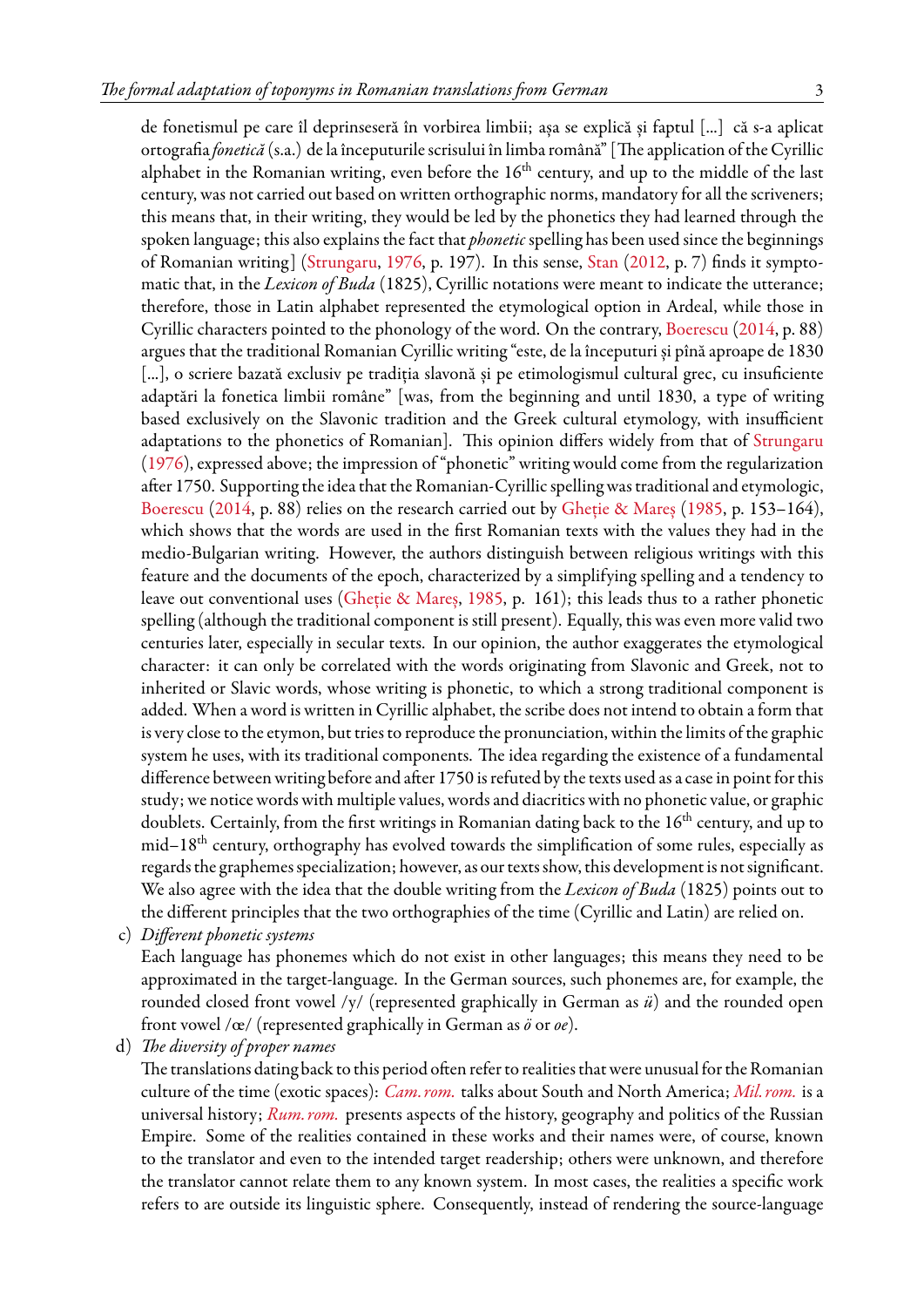spelling or pronunciation (for which the name is an exonym), the translator might try to render the pronunciation he understands or assumes in the language corresponding to the universe referred to by the text.

e) *The existence of traditional pronunciation models ( for the well-known proper names)* This limits the possibility of translator's innovations. It is what [Garde](#page-13-15) [\(1974](#page-13-15), p. 4) notices when he speaks about the transcription of French proper names into contemporary Russian: there is a

conflict between proper names lacking notoriety, unknown, which can be subjected to a transcription according to unitary principles, and the ones that are well-known, which already have a graphic and/or phonetic tradition in the target-language and must be kept accordingly.

# **3. Graphic and phonetic adaptation. Translation strategies**

### <span id="page-3-3"></span>*3.1. The loan*

The loan consists of taking the proper name with the graphic and morphological form as such from the source-language. [Ballard](#page-13-16) [\(2011,](#page-13-16) p. 26) calls this strategy *report*, and defines it as "transferul integral al numelui propriu din textul-sursă în textul-țintă" [the complete transfer of a proper name from the sourcetext into the target-text], "gradul zero al traducerii semnificantului" [ground zero of the translation of the signifier], although he further argues that both transliteration and transcription are *report* strategies ([Ballard,](#page-13-16) [2011](#page-13-16), p. 42).

In the case of *[Cam. rom.](#page-12-0)*, there is sometimes an interesting case of "monolingual bigraphism"; the phrase belongs to [Boerescu](#page-13-13) [\(2014](#page-13-13), p. 87), who uses it to define the coexistence of both the Cyrillic and Latin alphabets in Romanian during 1780–1880. In this paper, the phrase is used to define the situations (specific to this text only) in which the author, transcribing a toponym from the German text, reproduces it in both alphabets. There are three types of situations. In one of them, the original toponyms are reproduced only in Latin alphabet [\(1\)](#page-3-0):

<span id="page-3-0"></span>(1) *Dominika* (*[Cam. germ.](#page-12-1)*, 132) – *Dominica* (*[Cam. rom.](#page-12-0)*, 78), *Mari galante* (*[Cam. germ.](#page-12-1)*, 133) – *Maria galante* (*[Cam. rom.](#page-12-0)*, 78), *Guadalupe* (*[Cam. germ.](#page-12-1)*, 133) – *Kuadelupe* (*[Cam. rom.](#page-12-0)*, 78), *Antigua* (*[Cam. germ.](#page-12-1)*, 133) – *Antiqua* (*[Cam. rom.](#page-12-0)*, 78), *Portoriko* (*[Cam. germ.](#page-12-1)*, 133) – *Porto Rico* (*[Cam. rom.](#page-12-0)*, 78), die Insel *St. Martin* (*[Cam. germ.](#page-12-1)*, 133) – *St. Martin* (*[Cam. rom.](#page-12-0)*, 78).

The original name is taken as such only once (*St. Martin – St. Martin*). In all the other examples, the form of the name, although translated into Romanian using the Latin alphabet just like the source-text, is modified as follows: by replacing *k* with *c* (*Porto Rico*, *Dominica*; see also the different segmentation in the case of the oikonym *Porto Rico*<sup>[6](#page-3-1)</sup>); by replacing the sound consonant *g* with its silent correspondent (*Antiqua*, *Kuadelupe*; in the case of *Antiqua*, it is very likely that the closeness to the Latin form played an important role), although the original pronunciation does not justify this replacement (cf. MÜLLERS, *s.v.*); *Mari* is ranked in the category of feminine proper names ending in *–a* (cf. Fr. *Marie-Galante*, Sp. *Marigalante*). Therefore, although the source- and target-text use the same alphabet, the transfer strategies are, in most cases, transcription, phonetic adaptation and morphological adaptation.

The proper names borrowed from the source-text in Latin alphabet are doubled by their Cyrillic form  $(2)$ :

<span id="page-3-2"></span>(2) *Portosanto* (*[Cam. germ.](#page-12-1)*, 11) – Porto Sánto, *Porto Santo* (*[Cam. rom.](#page-12-0)*, 9), *Madeira* (*[Cam. germ.](#page-12-1)*, 11) – **Маде́іра**, *Madeira* (*[Cam. rom.](#page-12-0)*, 9), *Quibio* (*[Cam. germ.](#page-12-1)*, 244) – Kwibio, **Кви́віо** (*[Cam. rom.](#page-12-0)*, 162),

<span id="page-3-1"></span><sup>&</sup>lt;sup>6</sup>The scholar was probably familiar with the toponyms in their Spanish form.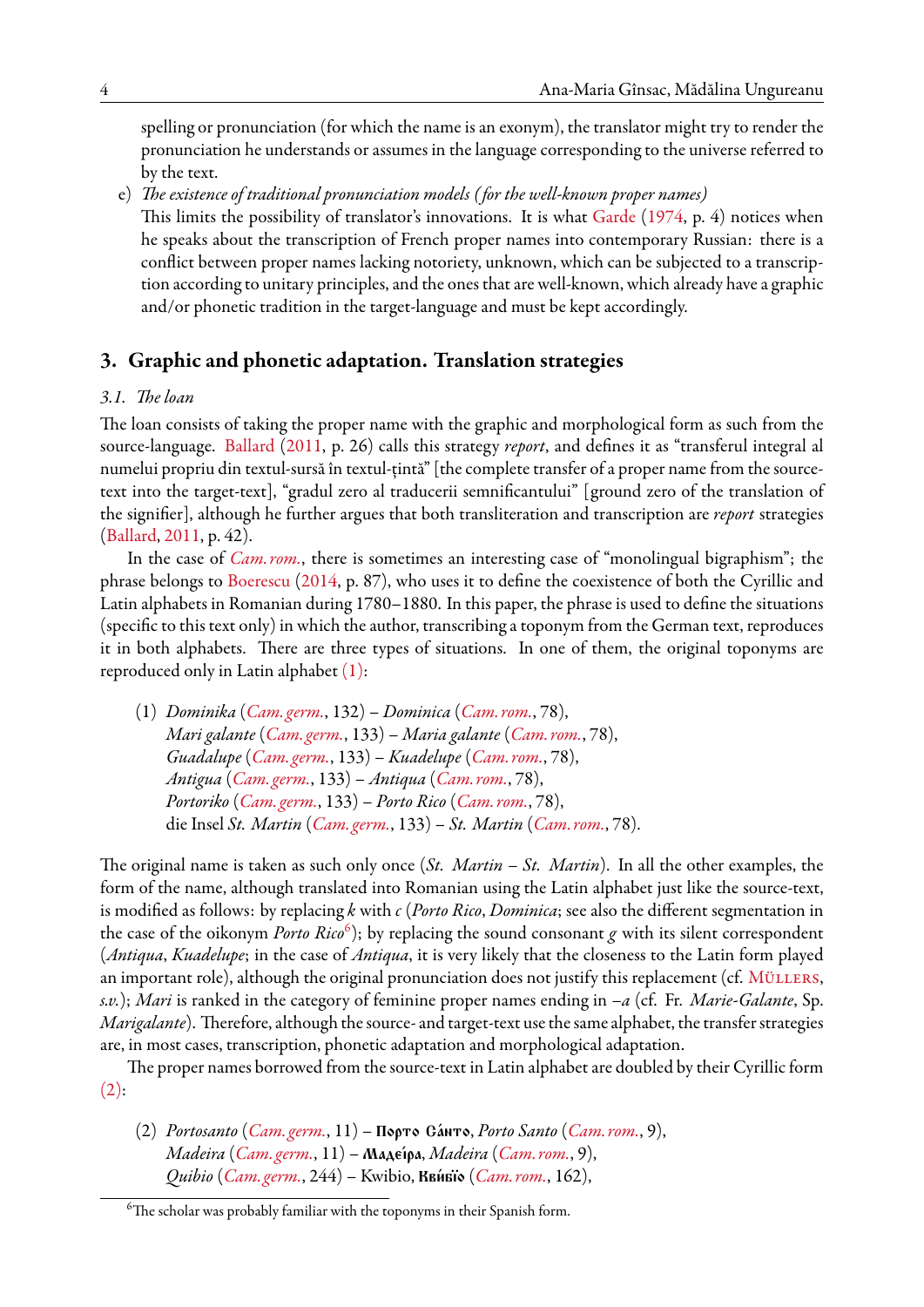*St. Domingo* (*[Cam. germ.](#page-12-1)*, 256) – *St. Domingo*, Gа́нт Доми́нго (*[Cam. rom.](#page-12-0)*, 172, 185, 187), die Stadt *Nombre de Dios ([Cam. germ.](#page-12-1)*, 23[7](#page-4-0)) – cetatea *Nombre de Dios<sup>7</sup>, N*oмвре де Дїо (*[Cam.](#page-12-0) [rom.](#page-12-0)*, 158) ["the city of *Nombre de Dios*"].

This time, the Latin alphabet form is taken by approximate imitation, with the exception of *Kwibio*, cf. Germ. *Quibio*, where the transfer strategy is transcription (see again the different segmentation for *Porto Santo*). The Cyrillic form transliterates here the Latin one from the Romanian text.

Group [\(3\)](#page-4-1) presents several types of situations:

<span id="page-4-1"></span>(3) das Vorgebirge *der guten Hoffnung* (*[Cam. germ.](#page-12-1)*, 12) – munților de Bona Speranza, n8neu nßd™'Ωde (*[Cam. rom.](#page-12-0)*, 9) ["to the mountains of *Bona Speranza*, of the good hope"], den Namen *Trinidad (Dreieinigkeit) ([Cam. germ.](#page-12-1)*, 179) – *Trinidat* (adecă **Тро́ицъ**) (*[Cam. rom.](#page-12-0)*, 114) ["*Trinidat* (namely, *Trinity*)"], das Vorgebirge *der guten Hoffnung* (*[Cam. germ.](#page-12-1)*, 190) – м8̂нтеле в8̂ней нъде́ждй, *Capo de bona Speranza* (*[Cam. rom.](#page-12-0)*, 123), *Gracias a Dios*, oder Gott sei Dank (*[Cam. germ.](#page-12-1)*, 230) – numi acest munte: *Gratias a Dios*, care va să zică: м8лцъмитъ съ фіє л8й Дмиезе́8 (*[Cam. rom.](#page-12-0)*, 152) ["he named this mountain: *Gratias a Dio*, which is: Thank God"], *Porto bello ([Cam. germ.](#page-12-1), 237) – Porto bello, adecă Λιικά*ιι φρ8ικός (*[Cam. rom.](#page-12-0), 158*) ["*Porto bello,* namely Beautiful harbour"].

Proper names written in Latin alphabet are either loans from the original (*Porto bello*), substitutions (*munților de Bona Speranza*, *Capo de bona Speranza*), or transcriptions (*Trinidat*, cf. Germ. *Trinidad*, according to the German rule where final *d* is voiceless); to this is added the Latinization of *Gracias a Dios*, i.e. *Gratias a Dios*. The Cyrillic writing is used when the toponym is doubled through translation: , Trinidat (namely Трои́цъ)", "*Gratias a Dios*, which is: м8лцъмитъ съ фіє л8й Дмиезе́8", "Porto bello, namely *Лима́н* фр8мо́с".

#### *3.2. Transliteration*

Transliteration is the strategy by which the target-language writing is faithfully reproduced in the sourcelanguage, so that each sign in the target-text alphabet corresponds to one in the source-text alphabet (see [Elman,](#page-13-18) [1986](#page-13-18), p. 29; [Grass,](#page-13-19) [2002](#page-13-19), p. 662–663). Obviously, the strong focus on the graphic level will lead to a phonetic imbalance.

During the pre-modern period of Romanian, the use of transliteration as a strategy of transposing proper names from a foreign language into Romanian posed problems related to the general difficulties of using the Cyrillic alphabet. These originated in the fact that the alphabet was not compatible in all aspects with the phonetic structure of Romanian, which implies the presence of several letters with multiple values  $(n, k, v, k, \alpha)$ , the fact that the same phoneme can be denoted by several letters (with the same phonetic value: /e/ by  $\mathbf{t}$ ,  $\mathbf{e}$ ,  $\mathbf{a}$ ; /i/ by  $\mathbf{v}$ ,  $\mathbf{u}$ , i, etc.), or the existence of non-phonetic letters in some cases ( $\mathbf{b}$  or  $\mathbf{b}$ ); problems are amplified by the lack of general rules for the use of the Cyrillic alphabet, which allowed each translator to innovate within the limits of Romanian graphic system.

One of the problems that occur in the case of transliteration from Latin into Cyrillic points to the difference in number of graphemes between the Cyrillic and the Latin alphabets. This means that, in some cases, the translator may choose from the signs that the Cyrillic alphabet offers. In this case, the very definition of this strategy of translation is questioned, since the same Latin sign can be—and it actually is—transcribed in several ways in the Cyrillic alphabet. Transliteration as such can only concern those cases of 1:1 equation, in one sense or the other, which are scarcely represented; in the other cases, we can talk about approximate transliteration or variants of transliteration. Analysing the Latin

<span id="page-4-0"></span><sup>7</sup>Written *Dioe*, probably a typographic error.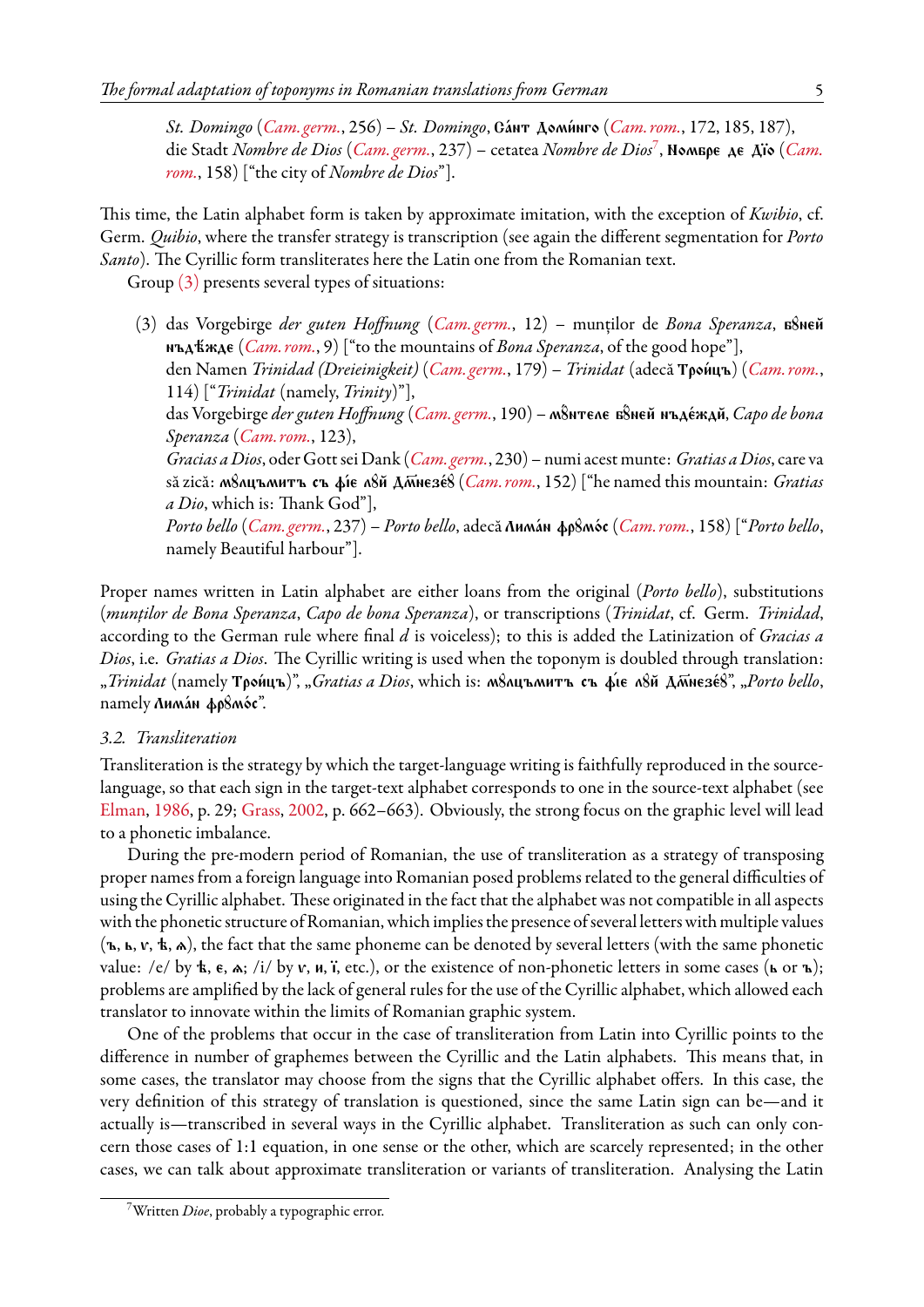alphabet transcription and the transliteration of contemporary Russian proper names $^8$  $^8$ , [Sakhno](#page-13-20) [\(2006](#page-13-20), p. 711) shows that transliteration is not always accurate (besides the fact that it is often combined with the transcription of the same name) and delimits the exact transliteration (Cyrillic signs without any direct equivalent in Latin alphabet are often rendered with the help of diacritics, for example, *Gorbačёv*) from the approximate transliteration (the diacritics are omitted, as in *Gorbacev*). Moreover, [Bagajewa](#page-13-21) [\(1993](#page-13-21), p. 350–351) notices the inconsistency of transliteration and the difficulties it poses, including here even the exact loan of proper names between languages using the same alphabet (e.g. phonetic problems posed by the existence of different spelling rules) $9$ . Therefore, if this problem characterizes the situation in the current language, it is even more so a characteristic of pre-modern Romanian. Consequently, we also included in this category (transliteration) the situations of partial overlapping (graphic differences occur), as long as they did not affect the pronunciation.

Another problem in identifying the cases of transliteration is that of accent. In the source-texts, the accent is not marked  $(4)$ ; the onomastic dictionaries of the epoch did not always mark it (the proper names of people are very poorly represented in lexicographic works), so it is difficult to determine whether accent in the Romanian text corresponds to that in the source-text. The examples below  $(4)$  indicate situations where transliteration is used for adapting the toponyms from the source-texts:

<span id="page-5-2"></span>(4) *Portugal* (*[Cam. germ.](#page-12-1)*, 10) – Πορτ $\frac{\partial \text{F(x)}}{\partial \text{A(x)}}$  (*[Cam. rom.](#page-12-0)*, 8), *Attica* (*[Mil. germ.](#page-12-3)*,  $11$ ) – Аттика (*[Mil. rom.](#page-12-2)*, XXII<sup>[10](#page-5-3)</sup>), *Kasan* (*[Rum. germ.](#page-12-4)*, 46) – **Касан** (*[Rum. rom.](#page-13-4)*, 43), *Hannover ([Rum. germ.](#page-12-4)*, 78) – Ханновер (*[Rum. rom.](#page-13-4)*, 68), *Niemen* (*[Rum. germ.](#page-12-4)*, 81) – Nïémen (*[Rum. rom.](#page-13-4)*, 71).

In the last three examples, the choice of transliteration involves different pronunciations in the targetlanguage compared to the source-text: *s* when placed between two vowels = /z/ (*Kasan*); final *–er* = /ə/ (*Hannover*); the graphic group *–ie–* (*Niemen*) is pronounced in German as a long *i*.

As regards the capital letters, it should be pointed out that, at that time, it was used both in the case of proper names, and of other words. Each text has its own features, as follows:

- a) in *[Cam. rom.](#page-12-0)*, capital letters mark proper names, rarely other words (e.g., *Căpetenia*, *[Cam. rom.](#page-12-0)*, 8; *Gheografia*, 10; *Observații*, 13; *Crocodilu*, 47);
- b) in *[Mil. rom.](#page-12-2)*, the capitals consistently mark proper names, but they are more often used at the beginning of other types of words than in the other texts (and, as it seems, randomly);
- c) in *[Rum. rom.](#page-13-4)*, proper names are written in capital letters; in addition to these, capital letters are used with certain common names that designate public functions or that are neologisms (e.g., *Sisteme*, *[Rum. rom.](#page-13-4)*, 11).

### *3.3. Transcription*

In the case of transcription, attention focuses not on the graphic form, but on the phonetic value of proper names. As a general principle, it should render the pronunciation of the original language as faithfully as possible. The principle of fidelity to the pronunciation of the source-language still constitutes the norm in the case of proper names taken from languages with different alphabets, although it is still a desideratum; see, in this respect, [Sakhno](#page-13-20) [\(2006](#page-13-20)), who discusses the differences resulting from the transliteration of Russian proper names and the way in which they "betray" the principle of fidelity to pronunciation.

In our texts, the phonetic transcription of proper names can follow the source-language model (the translator reproduces the name as it occurs in the source-language) or a pre-existing model (the transcription in Romanian does not follow the pronunciation of the source-text, but it is consistent with a

<span id="page-5-1"></span><span id="page-5-0"></span><sup>8</sup>The internet is the source of the corpus used.

<span id="page-5-3"></span> $^9$ See also [Lehrer'](#page-13-22)s conclusions [\(1993,](#page-13-22) p. 400) regarding the impossibility to create a translation algorithm for proper names. <sup>10</sup>The table of contents of *Mil. rom*. is placed before the text and its pages are marked in Roman letters.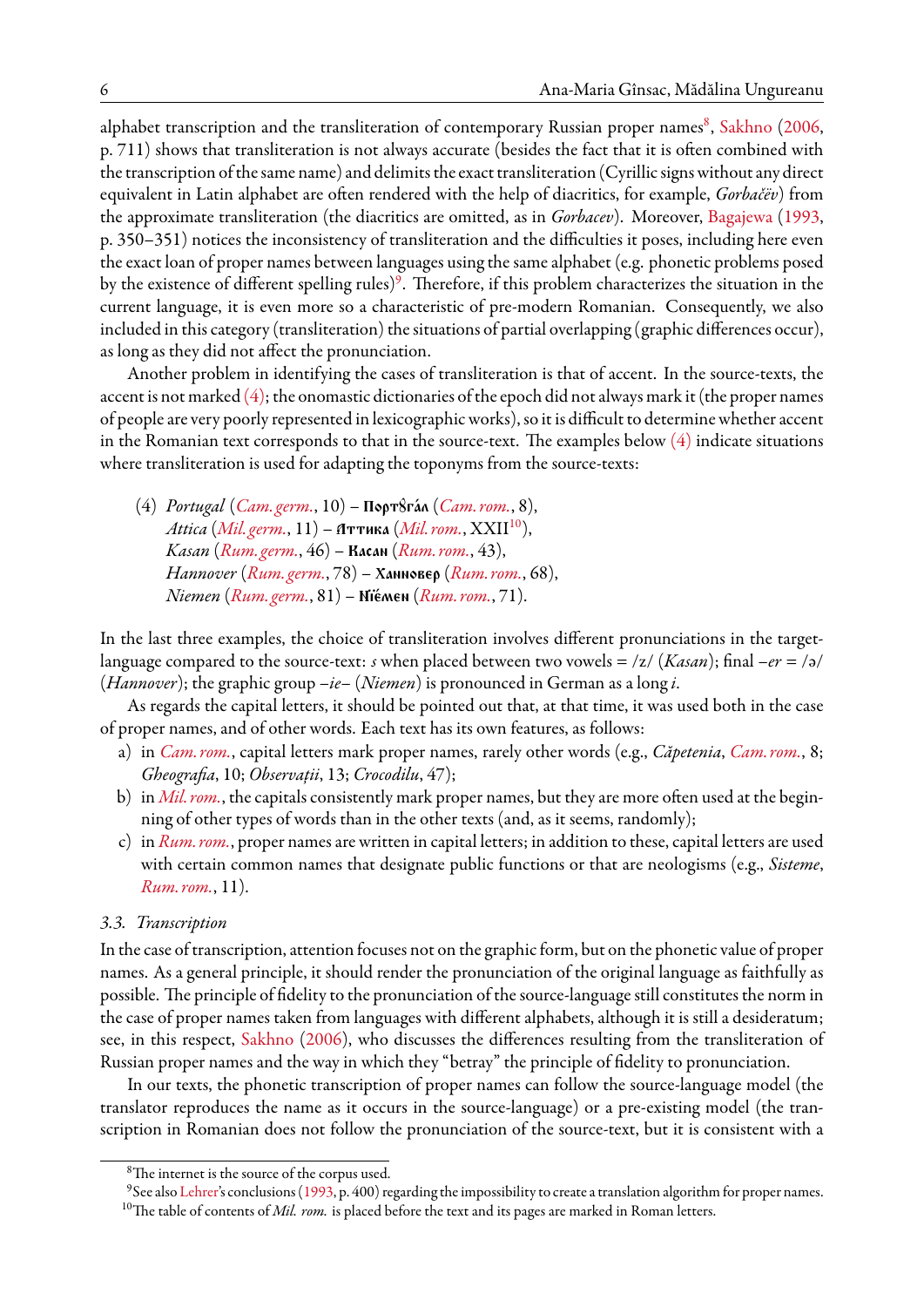pre-existing pattern of letters/clusters of letters pronunciation). Transcription is often combined with transliteration and phonetic adaptation.

The groups below contain transcription examples, with the following particularities:  $ae/\ddot{a} = \epsilon (5a)$  $ae/\ddot{a} = \epsilon (5a)$ ; *z* /ts/ =  $\mu$  [\(5b\)](#page-6-0);  $c + e$ ,  $i = \mu$  [\(5c\)](#page-6-0);  $Cb = x$  [\(5d\);](#page-6-0)  $Ph = \phi$  [\(5e\);](#page-6-0) the marking of the voiceless pronunciation of the final consonant in German  $(d = t)$  in group  $(5f)$ :

- <span id="page-6-0"></span>(5) a. *Aethiopien* (*[Mil. germ.](#page-12-3)*, 13) – Eƒïopïa(*[Mil. rom.](#page-12-2)*, 15), but (once) Etxïópïa(*[Mil. rom.](#page-12-2)*, 108), *Aegos Potamos* (*[Mil. germ.](#page-12-3)*, 265) – Egós Potámos (*[Mil. rom.](#page-12-2)*, 387),
	- b. *Barzelona* (*[Cam. germ.](#page-12-1)*, 125) Барцело́на (*[Cam. rom.](#page-12-0)*, 73), *Klazomenä* (*[Mil. germ.](#page-12-3)*, 282) – Клацоме́на (*[Mil. rom.](#page-12-2)*, 412), *Zanguebar* (*[Cam. germ.](#page-12-1)*, 190) – Ценгвебар (*[Cam. rom.](#page-12-0)*, 124), *Danzig* (*[Rum. germ.](#page-12-4)*, 82) – Да́нциг (*[Rum. rom.](#page-13-4)*, 73),
	- c. *Lacedämons* ([Mil. germ.](#page-12-3), 9) Лацедемо́н8л8й ([Mil. rom.](#page-12-2), XIX), *Decelia* (*[Mil. germ.](#page-12-3)*, 259) – Деце́ліа (*[Mil. rom.](#page-12-2)*, 376), *Sicilien* (*[Mil. germ.](#page-12-3)*, 258) – **Сици́ліа** (*[Mil. rom.](#page-12-2)*, 374), *Phocis ([Mil. germ.](#page-12-3), 247) – Фо́цис ([Mil. rom.](#page-12-2), 358), Mycenä* (*[Mil. germ.](#page-12-3)*, 152) – **Мице́не** (*[Mil. rom.](#page-12-2)*, 204),
	- d. *China* (*[Mil. germ.](#page-12-3)*, 4) Xína (*[Mil. rom.](#page-12-2)*, XI), but Kína (*[Rum. rom.](#page-13-4)*, 73), *Colchis* (*[Mil. germ.](#page-12-3)*, 150) – **Κό**λχ**ής** (*[Mil. rom.](#page-12-2)*, 202),
	- e. *Pheres* (*[Mil. germ.](#page-12-3)*, 291) **Φέρες** (*[Mil. rom.](#page-12-2)*, 427),
	- f. *Trinidad* (*[Cam. germ.](#page-12-1)*, 181) Trinidát (*[Cam. rom.](#page-12-0)*, 115), *Madrid* (*[Cam. germ.](#page-12-1)*, 22) – Мадри́т (*[Cam. rom.](#page-12-0)*, 17),
	- g. *Dominika* (*[Cam. germ.](#page-12-1)*, 132) *Dominica* (*[Cam. rom.](#page-12-0)*, 78), *Guadalupe* (*[Cam. germ.](#page-12-1)*, 133) – *Kuadelupe* (*[Cam. rom.](#page-12-0)*, 78), *Antigua* (*[Cam. germ.](#page-12-1)*, 133) – *Antiqua* (*[Cam. rom.](#page-12-0)*, 78), *Quibio* (*[Cam. germ.](#page-12-1)*, 244) – "*Kwibio*, Kvíbïo" (*[Cam. rom.](#page-12-0)*, 162).

The adaptation of foreign toponyms is characterized by some degree of stability, which can be accounted for by the fact that they are generally well known proper names. However, we often notice hesitations, the mixture of strategies and linguistic patterns, frequently in the case of the same toponym (e.g., Xína vs Kína, under the influence of different linguistic patterns).

The group *gu* [\(5g\)](#page-6-0), which occurs in South American/Spanish toponyms, is transposed into Romanian by kv: *Guadalupe* – *Kuadelupe*, *Antigua* – *Antiqua*; cf. anthroponyms *Guakanahari* (*[Cam. germ.](#page-12-1)*, 155) – Kvakanaxári (*[Cam. rom.](#page-12-0)*, 95), *Aguado* (*[Cam. germ.](#page-12-1)*, 167) – Akvádo (*[Cam. rom.](#page-12-0)*, 104). However, in[Anlei](#page-13-23)[tung,](#page-13-23) *s.v.*, the Spanish pronunciation is recommended in these cases (e.g., *Guadalquivir* /guadalkiwir/; *Quito* /kito/; but *Quarnero* /kwarnáro/ – a bay in the Adriatic Sea, cf. Croat. *Kvarner*).

In *[Cam. rom.](#page-12-0)*, the transcription (or transliteration) in Cyrillic letters is sometimes doubled by the replication of the name in Latin alphabet (see above, [§3.1\)](#page-3-3); this is not a transliteration [see [\(5g\)](#page-6-0)], as would be expected, but a bizarre transcription of the original pronunciation (*qu = kw*; initially voiceless *G* into *k*; *gu = ku*).

### *3.4. Transcription by phonetic approximation*

The need for phonetic approximation is determined by incompatibilities between the phonetic systems of the languages that come into contact. Faced with a non-existent phoneme in his own language, the translator approximates it. We will now refer to the phonetic changes that sometimes occur in the transcription process.

The phonetic approximations in the texts with a German source  $(6)$  refer to some vowels that the Romanian language system does not have: /y/ (the close front rounded vowel, noted as *ü* or *y*) and /ɶ/ (mid-open front rounded vowel, noted *oe* or *ö*):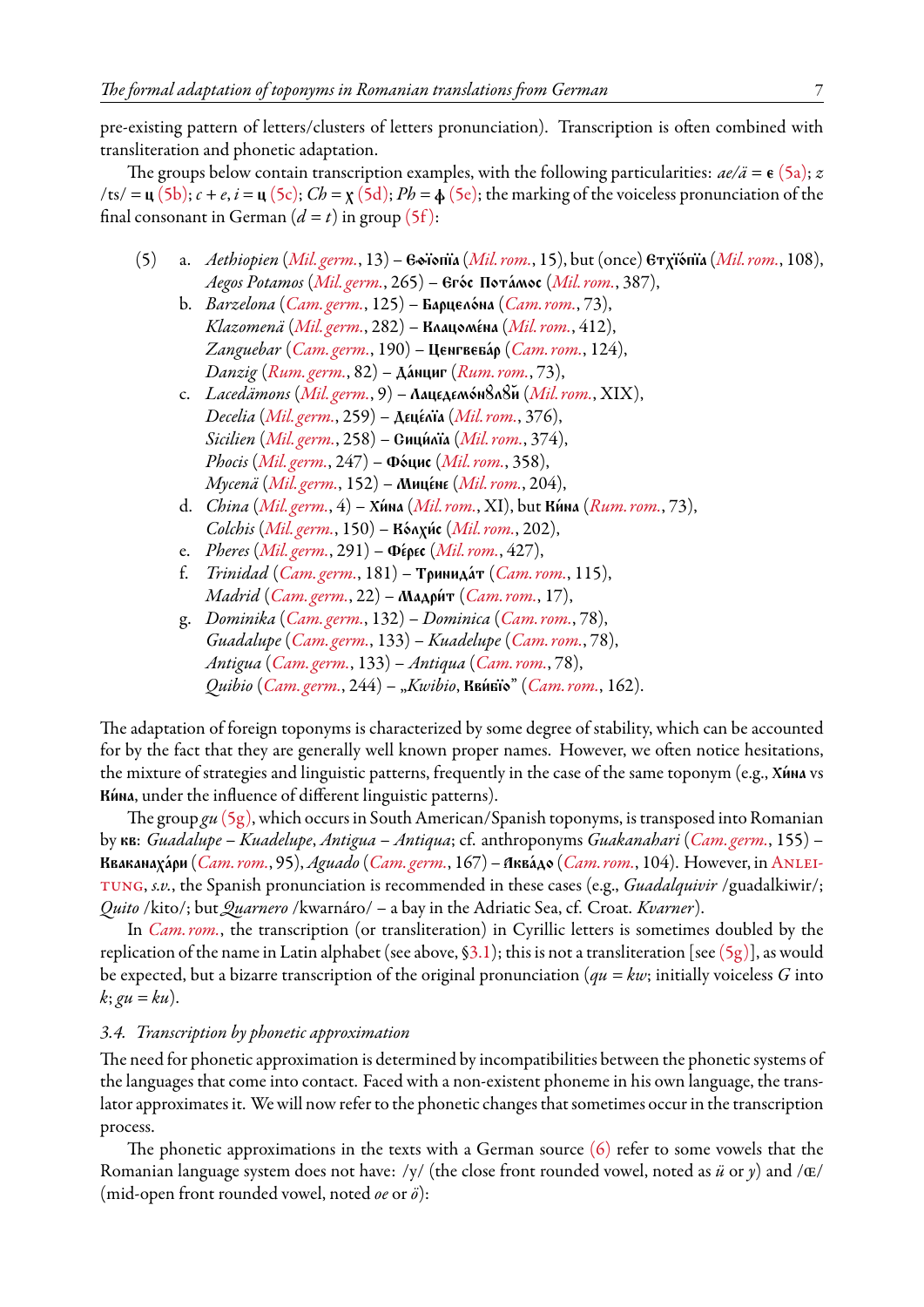<span id="page-7-0"></span>(6) *Südamerika* (*[Cam. germ.](#page-12-1)*, 197) – Zíd-Amérika (*[Cam. rom.](#page-12-0)*, 128), *Brünn* (*[Rum. germ.](#page-12-4)*, 80) – **Брин** (*[Rum. rom.](#page-13-4)*, 70), *Lübeck* (*[Rum. germ.](#page-12-4)*, 82) – **Любе́к** (*[Rum. rom.](#page-13-4)*, 72), *Hayti* (*[Cam. germ.](#page-12-1)*, 88) – Ха8ти́ (*[Cam. rom.](#page-12-0)*, 49), *Böotien* (*[Mil. germ.](#page-12-3)*, 281) – Bêócïa (*[Mil. rom.](#page-12-2)*, 411), *Pötidäa* ([Mil. germ.](#page-12-3), 246) – Поти́дєа ([Mil. rom.](#page-12-2), 356), den *See Moeris* (*[Mil. germ.](#page-12-3)*, 12) – **Mépuc** (*[Mil. rom.](#page-12-2)*, 13).

In reproducing these vowels, the translators oscillate between  $u$ ,  $w$  and  $\theta$  for  $\ddot{u}$  and  $y$  (thus, between vowels and a diphthong: Зи́д-Аме́рика, Любе́к, Ха<sup>g</sup>ти́), and between **o** and **e** for *oe* and  $\ddot{o}$  (Бео́ціа, Ме́рис).

#### *3.5. A particular case of adaptation: phonetic substitution*

We do not refer here to substitution as a strategy of translating proper names by replacing them with an already existing Romanian proper name, for example: *Împărăția Turcească* for *Turcia*, *Crăia Franțuzului* for *Franța*, *Țara Ungurească/Pămîntul Unguresc* for *Ungaria*[11](#page-7-1). We rather take into account what [Ballard](#page-13-16) ([2011,](#page-13-16) p. 42–43) calls "phonetic assimilation", more precisely, a special case that derives from the particular situation characterizing the pre-modern Romanian culture at that particular time. The terminology of Ballard seems here inadequate, as it may create confusion if we relate it to the phenomenon of phonetic assimilation. Ballard also relies on the relationship between French and English; in his view, phonetic assimilation means distinct phonetic variants (for French, English, etc.) of the same proper name. [Vaxelaire](#page-14-4) ([2006,](#page-14-4) p. 720) calls this strategy "adaptation".

The situation in the texts discussed here is somehow more complicated, because it leads to the emergence of a third idiom in the equation source-language – target-language. The Romanian culture is characterized, both in the old age and at the beginning of the pre-modern period, by the use of a language of culture other than Romanian; for the old age, this was Slavonic; in the 18<sup>th</sup> century, with the Phanariot Age, the Slavonic was replaced by Greek to such an extent that the Greek actually became a tool by means of which culture was circulated within the Romanian Principalities, just as in Transylvania the language of culture was mainly Latin. Under these circumstances, the translator often chooses not to reproduce the pronunciation of the original proper name by transcription, but, especially when it is an exonym in relation to the source-language, replaces it with a familiar variant (one that is accepted, as phoneticism shows, through Greek or Latin), or recovers the pronunciation of proper name from the language corresponding to the reference universe of the text. In another subtype, when transcribing an exotic toponym, for which, on grounds of novelty, there is no equivalent in one of his reference linguistic systems (Romanian, Greek, Latin), the translator does not reproduce the pronunciation from the source-language, but transcribes it according to the pronunciation of the form existing in the reference language of the text.

Therefore, by phonetic substitution, we mean replacing the pronunciation specific to the source-language with a pronunciation that was previously used by the translator, or with the pronunciation specific to the reference universe of the text. Group  $(7)$  contains examples of substitutions of well-known toponyms from the German text by their equivalents that already existed in Romanian; the model is the German medieval pronunciation of Latin ( $ci = ti$ ,  $ce = te$ ):

<span id="page-7-2"></span>(7) *Cilicie* (*Mil. fr.*, 7) – Цили́ціа (*[Mil. rom.](#page-12-2)*, XXI), *Celé-Syrie* (*Mil. fr.*, 6) – Целеси́ріа (*[Mil. rom.](#page-12-2)*, XXI), *Damascène* (*[Mil.fr.](#page-12-5)*, 23) – Damascéne (*[Mil. rom.](#page-12-2)*, XXI).

In the case of *Livland* (*[Rum. germ.](#page-12-4)*, 51) – Ли́фланд (*[Rum. rom.](#page-13-4)*, 48), the translator considered the Russian model in transcription (cf. Rus. *Лифляндия*). The existence of several pronunciation patterns is obvious below [\(8\):](#page-8-0)

<span id="page-7-1"></span><sup>&</sup>lt;sup>11</sup>Cf."desemnare distinctă" ["distinct designation"] ([Ballard,](#page-13-16) [2011,](#page-13-16) p. 54-55) or "dénomination multiple" [\(Vaxelaire,](#page-14-4) [2006,](#page-14-4) p. 720).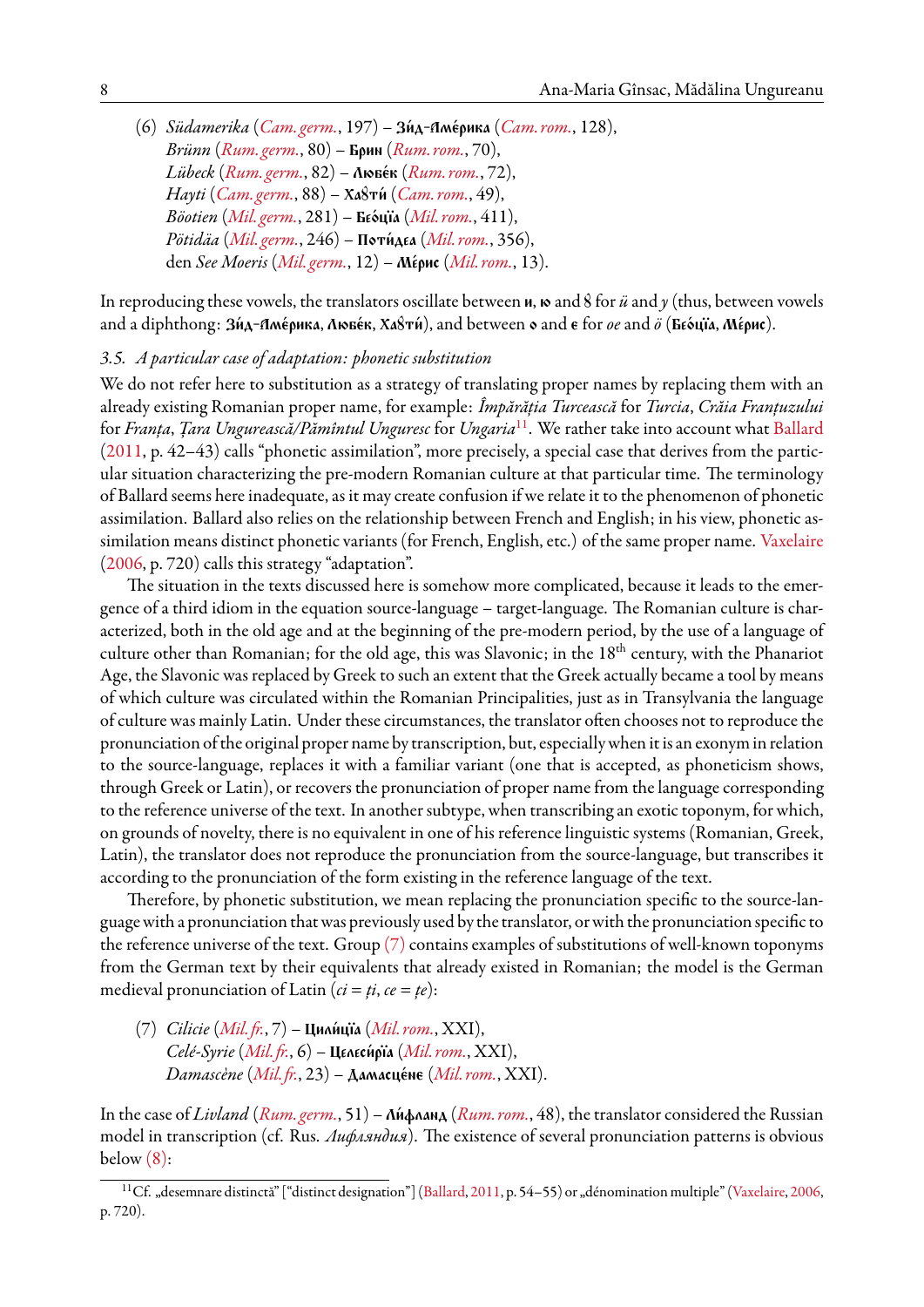<span id="page-8-0"></span>(8) *Cypern* (*[Mil. germ.](#page-12-3)*, 282) – **Κύπρ**δ οτ **Цύπρ**δο (*[Mil. rom.](#page-12-2)*, 412), *Scyros* (*[Mil. germ.](#page-12-3)*, 282) – **Сци́рос** ог Ски́рос (*[Mil. rom.](#page-12-2)*, 412), bey dem *Vorgebürge Athos* (*[Mil. germ.](#page-12-3)*, 202) – înaintea Monten du Âtos or Âgos ([Mil. rom.](#page-12-2), 284).

The translator explicitly states that a given toponym may have different pronunciations. Differences arise either from the specific linguistic patterns, or, as in the case of *Athos*, from the use of different transfer strategies (transcription or transliteration).

# **4. Morphological adaptation**

Some foreign toponyms entered the Romanian language through several languages (Greek, Italian, French, German etc.), receiving thus various forms. Others were replaced by their Romanian (formal or denom-inative) correspondents, established by tradition<sup>[12](#page-8-1)</sup> [\(9\),](#page-8-2) as is the case in the translations under study:

<span id="page-8-2"></span>(9) *Aegypten* (*[Cam. germ.](#page-12-1)*, 13) – *Eghípet* (*[Cam. rom.](#page-12-0)*, 10), von *Genua* (*[Cam. germ.](#page-12-1)*, 20) – *Ghénovii* (*[Cam. rom.](#page-12-0)*, 15), *Venedig* (*[Cam. germ.](#page-12-1)*, 15) – *Venéția* (*[Cam. rom.](#page-12-0)*, 11), *Frankreich* (*[Cam. germ.](#page-12-1)*, 152) – *Fránța* (*[Cam. rom.](#page-12-0)*, 92); *Deutschland* (*[Mil. germ.](#page-12-3)*, 115) –*Ghermánia* (*[Mil. rom.](#page-12-2)*, 157), *Theben* (*[Mil. germ.](#page-12-3)*, 279) – *Thévi*[13](#page-8-3) (*[Mil. rom.](#page-12-2)*, 408); *Russland* (*[Rum. germ.](#page-12-4)*, 6) –*Rósia* (*[Rum. rom.](#page-13-4)*, 7) or*Țeara Rusască* (*[Rum. rom.](#page-13-4)*, 3),*England* (*[Rum.](#page-12-4) [germ.](#page-12-4)*, 6) –*Ánglia* (*[Rum. rom.](#page-13-4)*, 7),*Moskau* (*[Rum. germ.](#page-12-4)*, 28) –*Móscva*[14](#page-8-4) (*[Rum. rom.](#page-13-4)*, 26), *Deutschland* (*[Rum. germ.](#page-12-4)*, 81) – *Țara Nemțească* (*[Rum. rom.](#page-13-4)*, 71), *Frankreich* (*[Rum. germ.](#page-12-4)*, 84) – *Fránția* (*[Rum. rom.](#page-13-4)*, 74), etc.

In the absence of translated proper names corpora prior to the period we are studying, in some cases it is difficult to determine whether a certain form was established by the translator on the basis of the translated source or it was imposed by tradition.

### *4.1. Classification into the grammatical category of gender*

Based on a proper names corpus made up of a few texts dating back to the second half of the 19<sup>th</sup> century, [Ichim-Tomescu](#page-13-24) [\(1978](#page-13-24)) discusses the possibility of adapting foreign oikonyms to Romanian. According to the typology she proposes (p. 238), the toponymic endings specific to the Romanian gender series are: a)  $-a$ , with the variants  $-(i)a$  and  $-(e)a$ , for the feminine; b)  $-u$  plus consonant, for the masculine; c) the endings *–e*and *–i*, of foreign origin, as well as the ending *–o* (which is uncommon for the Romanian toponymic system) are not specific in establishing grammatical gender in Romanian, and may raise problems regarding their adaptation.

The integration of the foreign toponyms from the above texts within the Romanian gender classes is determined by linguistic factors (for example, the toponymic endings specific to the Romanian language and those specific to the language from which translation is carried out, the degree of familiarity with the language of the translated text), as well as extralinguistic factors (such as the translator's cultural training, the prevalent cultural model). Depending on these factors, translators adopt a certain strategy for transposing the endings from the translated texts into Romanian (e.g. substitution, transliteration, or adaptation of the ending).

a) As far as horonyms are concerned, the ending *–en* is replaced with *–ia*, e.g.: *Brasilien* – *Brazília*; *Spanien* – *Spánia*; *Italien* – *Itália*; *Indien* (*[Mil. germ.](#page-12-3)*, 13) – *India* (*[Mil. rom.](#page-12-2)*, 15); *Persien* (*[Mil.](#page-12-3) [germ.](#page-12-3)*, 17) – *Persia* (*[Mil. rom.](#page-12-2)*, 20); *Assyrien*, *Syrien* (*[Mil. germ.](#page-12-3)*, 74) – *Assíria*, *Síria* (*[Mil. rom.](#page-12-2)*, 103);

<span id="page-8-1"></span><sup>12</sup>Cf. "numirile tradiționale, cu formă românească (*Londra*, *Viena* etc.)" [\(Ștefănescu,](#page-14-1) [1957](#page-14-1), p. 76).

<span id="page-8-3"></span><sup>13</sup>Cf. Gr. *Θῆβαι*.

<span id="page-8-4"></span><sup>14</sup>Or from *Moskwa* (*[Rum. germ.](#page-12-4)*, 86), which appears in other contexts within the German source-text.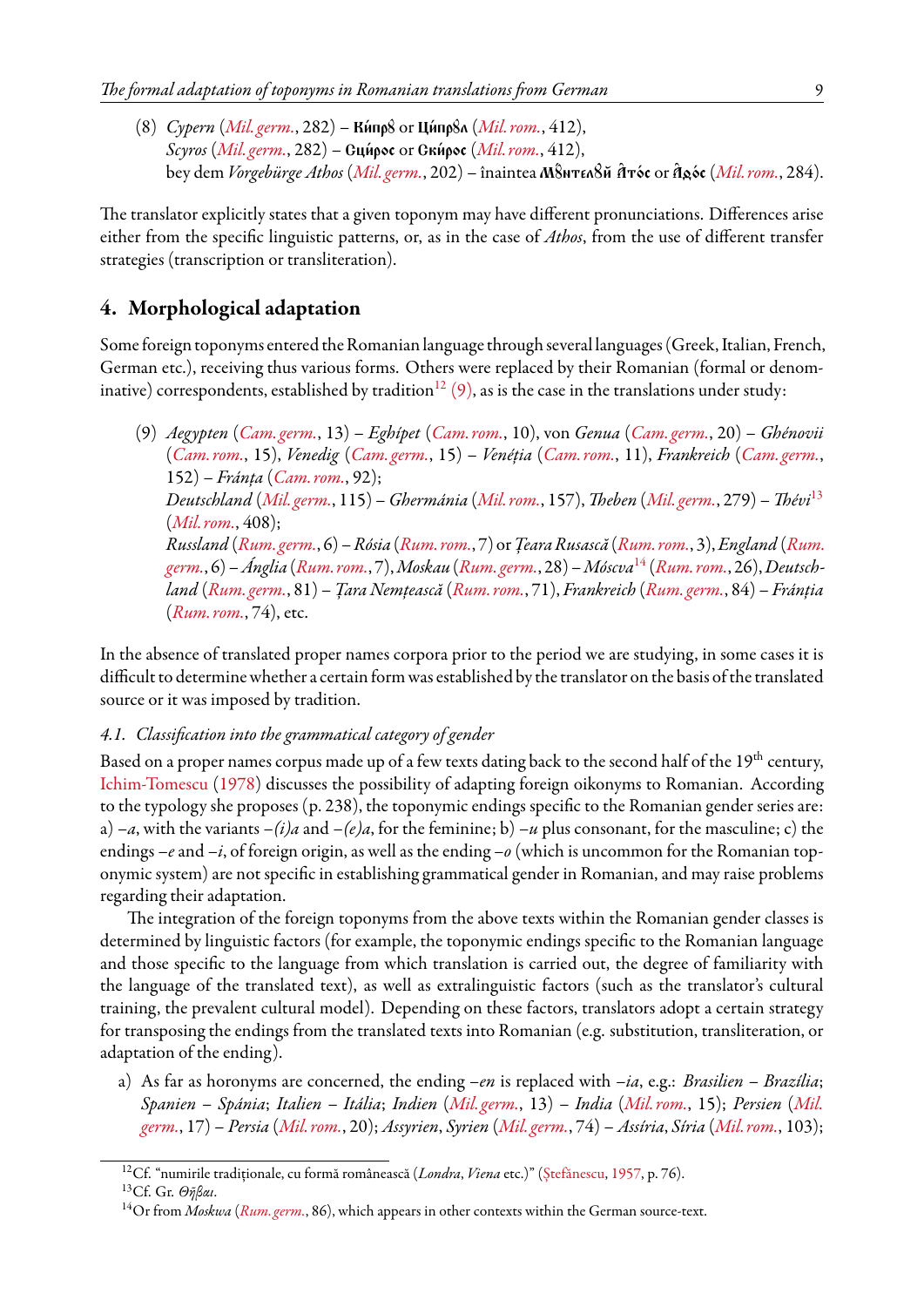*Sardinien*, *Andalusien* (*[Mil. germ.](#page-12-3)*, 79) – *Sardínia*, *Andalúzia* (*[Mil. rom.](#page-12-2)*, 108); *Medien* (*[Mil. germ.](#page-12-3)*, 97) – *Média* (*[Mil. rom.](#page-12-2)*, 129);*Gallien* (*[Mil. germ.](#page-12-3)*, 124) –*Gállia* (*[Mil. rom.](#page-12-2)*, 171); *Ionien* (*[Mil. germ.](#page-12-3)*, 165) – *Ionia* (*[Mil. rom.](#page-12-2)*, 224). The preservation of geminates points to the fact that the translator did not resort to an already adapted form, but he attached the Romanian ending *–ia* to the radical of the original toponym. Furthermore, the ending *–ia* was often added to the German pronunciation of proper names, for example: *Sicilien* (*[Mil. germ.](#page-12-3)*, 12) – *Sițília* (*[Mil. rom.](#page-12-2)*, 14), *Bäotien* (*[Mil. germ.](#page-12-3)*, 219) – *Beóția* (*[Mil. rom.](#page-12-2)*, 313), *Macedonien* (*[Mil. germ.](#page-12-3)*, 245) – *Mațedónia* (*[Mil. rom.](#page-12-2)*, 354).

- b) The oikonyms and the horonyms ending in *–a* are usually preserved with this ending (specific to the Romanian toponymic system), for example: *Barzelona* (*[Cam. germ.](#page-12-1)*, 125) – *Barțelóna* (*[Cam. rom.](#page-12-0)*, 73), *Madeira* (*[Cam. germ.](#page-12-1)*, 16) – *Madeíra* (*[Cam. rom.](#page-12-0)*, 12), *Jamaika* (*[Cam. germ.](#page-12-1)*, 145) – *Iamaíca* (*[Cam. rom.](#page-12-0)*, 87), *Sparta* (*[Mil. germ.](#page-12-3)*, 10) – *Spárta* (*[Mil. rom.](#page-12-2)*, XXI). The toponym *Mycenä*[15](#page-9-0) (*[Mil.](#page-12-3) [germ.](#page-12-3)*, 152), rendered in German pronunciation (*Mițéne*, *[Mil. rom.](#page-12-2)*, 204), is added the ending *–e*, non-specific to the Romanian toponymic system.
- c) Some toponyms ending in a consonant are added the feminine ending *–a*, for example: *Athen* (*[Mil.](#page-12-3) [germ.](#page-12-3)*, 8) – *Athina* (*[Mil. rom.](#page-12-2)*, XVII), *Syracus* (*[Mil. germ.](#page-12-3)*, 14) – *Siracúsa* (*[Mil. rom.](#page-12-2)*, XXVIII), *Rom* (*[Mil. germ.](#page-12-3)*, 25) – *Róma* (*[Mil. rom.](#page-12-2)*, 32), etc.; others are not: *Salamin* (*[Mil. germ.](#page-12-3)*, 12) – *Salamín* (*[Mil. rom.](#page-12-2)*, XXIV).
- <span id="page-9-1"></span>d) In *[Cam. rom.](#page-12-0)*, the endings *–e*, *–i*and *–o* are usually preserved [\(10\)](#page-9-1). The original consonant endings are also retained in Romanian [\(11\)](#page-9-2):
	- (10) *Oronoko* (*[Cam. germ.](#page-12-1)*, 182) *Oranóco* (*[Cam. rom.](#page-12-0)*, 116), cf. *Oranócului* (114), *Tejostrom* (*[Cam. germ.](#page-12-1)*, 121) – rîul *Teio* (*[Cam. rom.](#page-12-0)*, 70), *Mexico* (*[Cam. germ.](#page-12-1)*, 227) – *México* (*[Cam. rom.](#page-12-0)*, 150), *Charthago* (*[Mil. germ.](#page-12-3)*, 367) – *Cartágo* (*[Mil. rom.](#page-12-2)*, 253), *Kowno* (*[Rum. germ.](#page-12-4)*, 57) – *Cóvno* (*[Rum. rom.](#page-13-4)*, 54), *Borodino* (*[Rum. germ.](#page-12-4)*, 85) – *Borodíno* (*[Rum. rom.](#page-13-4)*, 76), *Guanahani* (*[Cam. germ.](#page-12-1)*, 76) – *Cvanáhani* (*[Cam. rom.](#page-12-0)*, 41), *Hayti* (*[Cam. germ.](#page-12-1)*, 88) – *Hautí* (*[Cam. rom.](#page-12-0)*, 49), *Guadalupe* (*[Cam. germ.](#page-12-1)*, 133) – *Kuadelupe*[16](#page-9-3) (*[Cam. rom.](#page-12-0)*, 78), *Ninive* (*[Mil. germ.](#page-12-3)*, 63) – *Nínive* (*[Mil. rom.](#page-12-2)*, 84), *Mycale* (*[Mil. germ.](#page-12-3)*, 221) – *Micále* (*[Mil. rom.](#page-12-2)*, 312),
	- (11) zu *Lissabon* (*[Cam. germ.](#page-12-1)*, 14) la *Lisavón* (*[Cam. rom.](#page-12-0)*, 11), *Madrit* (*[Cam. germ.](#page-12-1)*, 22) – *Madrít* (*[Cam. rom.](#page-12-0)*, 17).

<span id="page-9-2"></span>In other texts, the German ending *–e* is sometimes replaced by the Romanian one (*–a*); see, for example, *Mytylene* (*[Mil. germ.](#page-12-3)*, 264) – *Mitiléna* (*[Mil. rom.](#page-12-2)*, 384). Furthermore, the feminine ending *–a* from *Bisánța* (*[Mil. rom.](#page-12-2)*, 381; cf. *Βυζάντιον*, Greek colony in Antiquity) is added to the German pronunciation of *Byzanz* (*[Mil. germ.](#page-12-3)*, 262), perhaps due to the need to articulate the toponym following another proper name which is articulated, correlating it at the same time to the gender of the category of objects ("citadel, city") it belongs to: "Helespóntu*l*, *Bisánța* și alte cetăți le supune puterii Athínii" (*[Mil. rom.](#page-12-2)*, 381), cf. "und brachte der Hellespont, *Byzanz*, und viele Städte unter die Gewalt Athen" (*[Mil. germ.](#page-12-3)*, 262). The toponym *Byzanz* also appears with the ending *–ia*: "Hiós, Cós, Ródus și *Bizánția*" (*[Mil. rom.](#page-12-2)*, 434), cf. "Chio, Cos, Rhodus und *Byzanz*" (*[Mil. germ.](#page-12-3)*, 296).

e) Ioan Molnar Piuariu, speaker of Latin, Hungarian and German, preserves in translation the Latin and Greek endings, common in German, for example: *Tyrus* (*[Mil. germ.](#page-12-3)*, 82) – *Tírus* (*[Mil. rom.](#page-12-2)*, 112), "Stadt *Byblos*" (*[Mil. germ.](#page-12-3)*, 82) – "cetatea *Bíblos*" (*[Mil. rom.](#page-12-2)*, 113), *Ganges* (*[Mil. germ.](#page-12-3)*, 128) – *Gánghes* (*[Mil. rom.](#page-12-2)*, 176), *Delphos* (*[Mil. germ.](#page-12-3)*, 200) – *Délfos* (*[Mil. rom.](#page-12-2)*, 149), *Chersones* (*[Mil. germ.](#page-12-3)*, 206) – *Hersonés* (*[Mil. rom.](#page-12-2)*, 290), *Eleusis* (*[Mil. germ.](#page-12-3)*, 159) – *Eleúsis* (*[Mil. rom.](#page-12-2)*, 214), *Artemisium*

<span id="page-9-0"></span><sup>15</sup>Cf. Gr. *Μυκῆναι/ Μυκήνη*, Lat. *Mycenæ*.

<span id="page-9-3"></span><sup>&</sup>lt;sup>16</sup>Written in Latin alphabet.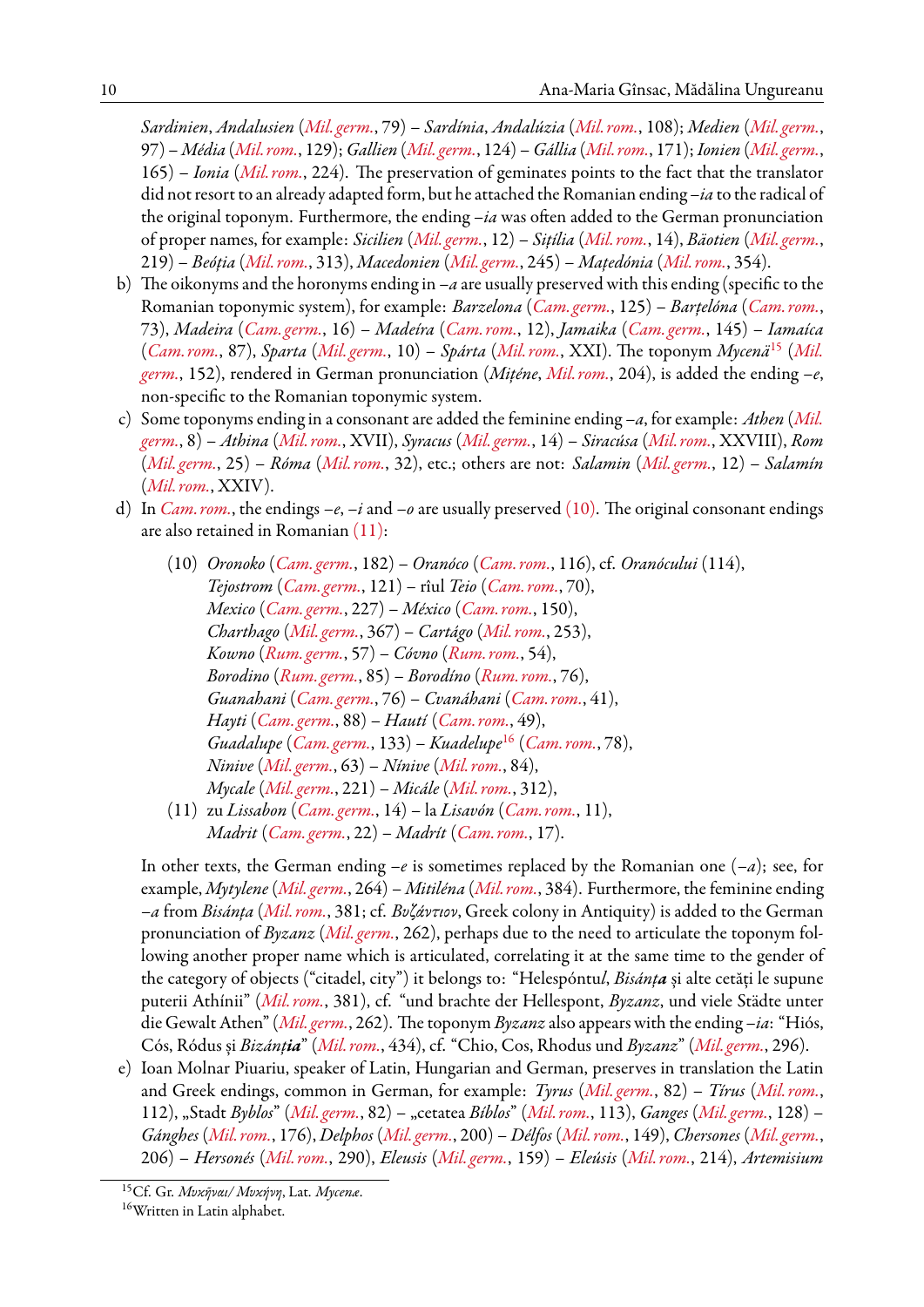(*[Mil. germ.](#page-12-3)*, 215) – *Artemísium* (*[Mil. rom.](#page-12-2)*, 307). The toponyms with Latin or Greek ending are rarely substituted with the existing Romanian forms; one example is *Damascus* (*[Mil. germ.](#page-12-3)*, 74) – *Damásc* (*[Mil. rom.](#page-12-2)*, 103).

### *4.1.1. Gender oppositions*

Gender is determined based on both the endings of proper names in the source-text (which often varies) and on the strategy of transposition in Romanian: preservation of the original form, adaptation according to the Romanian toponymic system or the reproduction of pronunciation. The same toponym sometimes acquires different endings (feminine, non-feminine/masculine and nonspecific), thus resulting gender oppositions, illustrated below  $(12)^{17}$  $(12)^{17}$  $(12)^{17}$  $(12)^{17}$ :

```
(12) Cipru
```
der Insel *Cypern* (*[Mil. germ.](#page-12-3)*, 235, cf. 73) – ostrovul *Chíprul* (*[Mil. rom.](#page-12-2)*, 339), in *Cypern* (*[Mil. rom.](#page-12-2)*, 297) – în *Țípria* (*[Mil. rom.](#page-12-2)*, 435), *Cipro* (*[Buf.it.](#page-12-6)*, 377) – *Chípru* (*[Buf. rom.](#page-12-7)*, 22);

Lace de monia zu *Lacedämon* (*[Mil. germ.](#page-12-3)*, 240) – în *Lațedemón* (*[Mil. rom.](#page-12-2)*, 339), *Lacedämons* (*[Mil. germ.](#page-12-3)*, 9) – *Lațedemónului* (*[Mil. rom.](#page-12-2)*, XIX), *Lacedemone* (*[Buf.it.](#page-12-6)*, 375) – *Lachedemónie* (*[Buf. rom.](#page-12-7)*, 21);

M e x i c

*Mexico* (*[Cam. germ.](#page-12-1)*, 227; *[Mil. germ.](#page-12-3)*, 37) – *México* (*[Cam. rom.](#page-12-0)*, 150; *[Mil. rom.](#page-12-2)*, 53), il Golfo del *Messico* (*[Buf.it.](#page-12-6)*, 434) – colful *Mésicu* (*[Buf. rom.](#page-12-7)*, 152), *Mesíc* (*[Buf. rom.](#page-12-7)*, 156), *Mexique* (*[Dor.fr.](#page-12-8)*, 315) – *Mexica* (*[Dor. rom.](#page-12-9)*, II, 38<sup>v</sup> ).

The source-texts frequently influence the toponyms ending in Romanian translations; accordingly, different formal gender variants are created, such as: *Chíprul* (masculine) – *Țípria* (feminine); *Mexico* (gender ending non-specific to Romanian) – *Mexica* (feminine) – *Mesic* (masculine).

#### *4.2. Number*

In *[Mil. rom.](#page-12-2)*, the form of the nesonyms reflects the German model (*insulă/ostrov* [island] + adjectival determiner from the name of the island), for example: "*mariannischen* Inseln" (*[Mil. germ.](#page-12-3)*, 36) – "ostroavele *Marianicești*" (*[Mil. rom.](#page-12-2)*, 52), "*Kanarischen* Inseln" (*[Cam. germ.](#page-12-1)*, 16) – "ostroavile *Canaricești*" (*[Cam. rom.](#page-12-0)*, 12), "*Azorischen* Inseln" (*[Cam. germ.](#page-12-1)*, 18) – "ostroavelor *Azoricești*" (*[Cam. rom.](#page-12-0)*, 14). This denomination practice is sometimes used when the source-text does not contain an adjectival form, for example: "Küsten der *Azoren*" (*[Cam. germ.](#page-12-1)*, 19) – "țărmurile *Azoricești*" (*[Cam. rom.](#page-12-0)*, 14), instead of "țărmurile *\*Azorelor*".

The etymological plural of the toponym *Thermopylæ* (*[Mil. germ.](#page-12-3)*, 149; cf. Gr. *Θερμοπύλαι*, Lat. *Thermopylæ*, "The Hot Gates") is transposed in Romanian as the singular*Termopíla* (*[Mil. rom.](#page-12-2)*, 200). The form *Termopíle* (*[Mil. rom.](#page-12-2)*, 302) renders the German pronunciation of the toponym *Thermopylä* (*[Mil. germ.](#page-12-3)*, 213).

### *4.3. Case inflexion*

The integration of foreign toponyms into the gender and number series of Romanian determines their inflexion([Ichim-Tomescu,](#page-13-24) [1978,](#page-13-24) p. 239; [Tomescu](#page-14-5), [1998](#page-14-5), p. 204; [Tomescu](#page-14-6), [2008](#page-14-6)). The oblique forms are likely to pose particular problems.

<span id="page-10-1"></span><sup>&</sup>lt;sup>17</sup>For a more comprehensive image on gender oppositions, we also followed the forms of other translations dating back to the same period (*[Buf. rom.](#page-12-7)* and *[Dor. rom.](#page-12-9)*).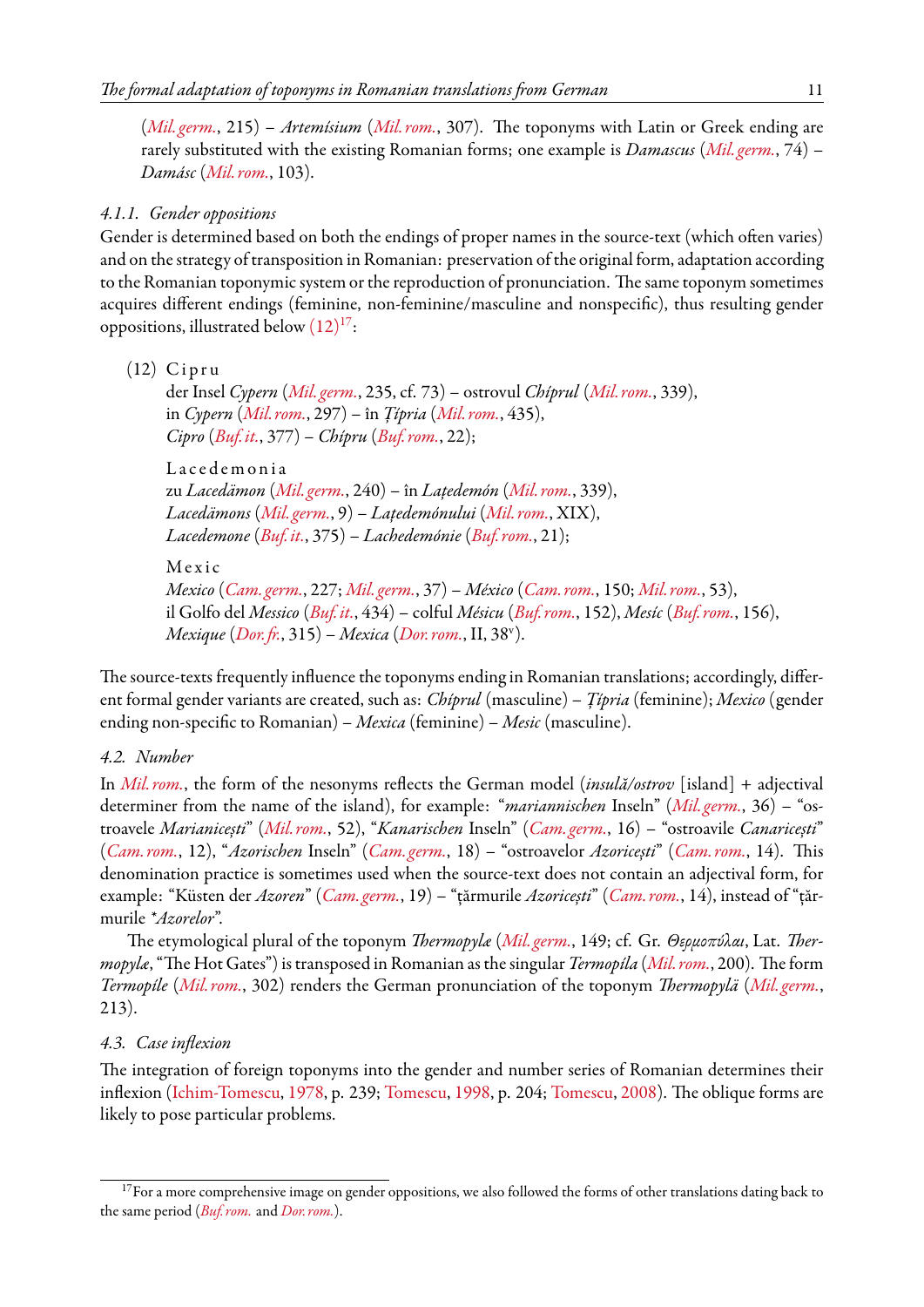- a) The toponyms included in the series of non-feminine forms (ending in consonants and *–u*) as well as those with nonspecific endings (in*–o*) compose the synthetic oblique forms by attaching the enclytic masculine morpheme *–lui*, for example: "curgerea *Oranócului*" (*[Cam. rom.](#page-12-0)*, 115), "craiului *Tírului*" (*[Mil. rom.](#page-12-2)*, 112), "limanul *Piréiului*" (*[Mil. rom.](#page-12-2)*, 322). The genitive enclitic morpheme is sometimes added to the Latin ending: "marea *Mediterranéumului*" (*[Mil. rom.](#page-12-2)*, 109); "Die Festungswerke des *Piräeus*" (*[Mil. germ.](#page-12-3)*, 266) – "întăririle cetății *Pireúsului*" (*[Mil. rom.](#page-12-2)*, 388), but "limanul *Piréiului*" (*[Mil. rom.](#page-12-2)*, 322), translation that does not render the adjective from the source-text: "*piräeische* Hafen" (*[Mil. germ.](#page-12-3)*, 224).
- b) Toponyms ending in  $-a$  (or  $-i a^{18}$  $-i a^{18}$  $-i a^{18}$ ), included in the formal series of feminine proper names, compose oblique cases by means of the enclitic morphemes *–ei*and *–ii/–i*[19](#page-11-1), which are in free variation in the studied texts, for example:

*[Cam. rom.](#page-12-0)*: "aceasta e harta *Américei*" (*[Cam. rom.](#page-12-0)*, 4), "harta *Américii*" (*[Cam. rom.](#page-12-0)*, 41), "țărmurile *Áfricei*" (*[Cam. rom.](#page-12-0)*, 12, cf. 112, 123), "partea de sus a *Áfricii*" (*[Cam. rom.](#page-12-0)*, 17, cf. 123), "vistieria *Spániei*" (*[Cam. rom.](#page-12-0)*, 26), "Craiul *Englitérii*" (*[Cam. rom.](#page-12-0)*, 92), etc.;

*[Mil. rom.](#page-12-2)*: *Troadei* (*[Mil. rom.](#page-12-2)*, 108), "dă războiu *Sțítiei* sau *Schíftii*, și *Colhísii* și *Tráții*" (*[Mil. rom.](#page-12-2)*, 15), "mai-marele cetății *Médiei*" (*[Mil. rom.](#page-12-2)*, 127), "featii craiului *Médii*" (*[Mil. rom.](#page-12-2)*, 133), "dătătoriul de leage al *Athínii*" (*[Mil. rom.](#page-12-2)*, 263), "asupra *Siracúzii*" (*[Mil. rom.](#page-12-2)*, 368), etc.;

*[Rum. rom.](#page-13-4)*: "Craiul*Ángliei*" (*[Rum. rom.](#page-13-4)*, 7), "Craiul *Sardiniei*" (*[Rum. rom.](#page-13-4)*, 68), "împăratul*Aústriei*" (*[Rum. rom.](#page-13-4)*, 70), "ceale dinlăuntru ale *Rósiei*" (*[Rum. rom.](#page-13-4)*, 75, glosă), "se cuvine *Róssiei* acea laudă" (*[Rum. rom.](#page-13-4)*, 78), etc.; in this text, the genitive-dative morpheme *–ei* is predominant.

- c) In the studied texts, the toponyms ending in *–ca* or *–ga* express oblique cases by means of the enclitic morphemes *–ei* and *–ii*, which vary within the same text or from one text to another; see, for example: "aceasta e harta *Américei*" (*[Cam. rom.](#page-12-0)*, 4), "harta *Américii*" (*[Cam. rom.](#page-12-0)*, 41), "țărmurile *Áfricei*" (*[Cam. rom.](#page-12-0)*, 12, cf. 112, 123), "partea de sus a *Áfricii*" (*[Cam. rom.](#page-12-0)*, 17, cf. 123); "părțile *Afrícii*" (*[Mil. rom.](#page-12-2)*, 109).
- d) Sometimes, the ethnonymic (adjectival) derivatives of the source-text are rendered into Romanian by the corresponding horonym preceded by preposition, with genitive value, for example: "die *indianischen* Güter" (*[Cam. germ.](#page-12-1)*, 14) – "mărfurile *de India*" (*[Cam. rom.](#page-12-0)*, 12).

### **5. Conclusions**

A characteristic of toponyms translation in the studied texts is oscillation, both as regards the choice of the translation/transposition strategy, and in terms of outcome. The choice of a strategy depends on several aspects: linguistic factors (the incompatibilities between the graphic and phonetic systems, as well as the principles governing the spelling of two languages in contact; the existence, in the case of wellknown proper names, of traditional pronunciation patterns); other factors refer to the translated text (its content and the types of proper names it contains) or the translator's personality (linguistic knowledge and opinions, cultural background). The same toponym (including those very well known) can be transferred in several ways, with multiple results, not just from one text to another, but also within the same text. Sometimes, the translator himself (see *[Mil. rom.](#page-12-2)*) explicitly indicates that there are several adaptation possibilities into Romanian.

As regards the g r a p h i c and p h o n e t i c a d a p t a t i o n, transcription is the most widely used strategy. There are two cases: a) the transcription is directed at reproducing the pronunciation of the proper names in the source-language; b) the translator attempts to reproduce through transcription the pronunciation from a third language (especially in the case of toponyms that are exonyms in relation to the source-

<span id="page-11-0"></span><sup>&</sup>lt;sup>18</sup>As opposed to the translations from texts belonging to the Latin stress model, the texts translated from Greek often preserve cases in which the last syllable is stressed (*–ía*).

<span id="page-11-1"></span><sup>19</sup>According to [Coteanu](#page-13-25) [\(1969,](#page-13-25) p. 119), *–i* is "a graphic variant of *–ii*"; see also [Diaconescu](#page-13-26) [\(1970,](#page-13-26) p. 208), who argues that *–i* is the result of the enclitic *–ii* contraction.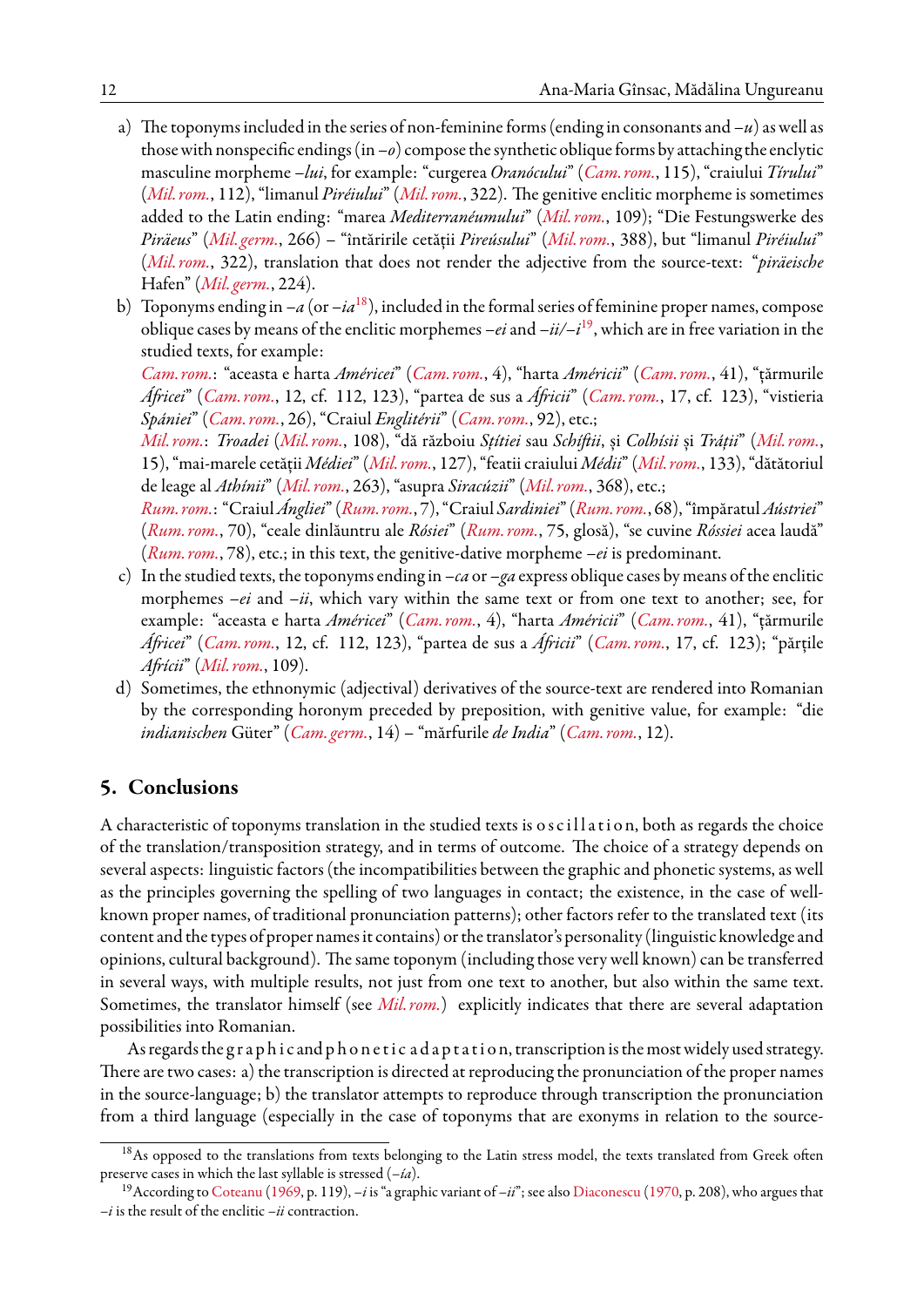language). Generally, the third language could be one of the languages of culture at the time, one that the translators were familiarized with (in the studied texts, Latin, in its medieval pronunciation), or the language of the reference universe of the text (for example, Russian for *[Rum. rom.](#page-13-4)*, which speaks about the realities of the Russian Empire). Given the lack of overlap between the phonetic systems of languages in translation, translators sometimes operate phonetic approximations, attempting to reproduce the missing phoneme from the Romanian system through one that Romanian possesses.

In terms of m or phological adaptation, the inclusion of a given proper name into a specific gender series is influenced by its ending in the source-language (often fluctuating) and by the adopted translation strategy. Thus, the source-language endings can be: a) preserved (by transliteration) or removed (usually resulting a consonant ending); b) substituted with endings that are specific to the denominative system of Romanian (for example, German horonyms ending in *–en* substituted with Romanian ending in  $-ia$ ); c) a d a p t e d (usually by transcribing the pronunciation). The multiple adaptation strategies and means (different languages) through which a foreign toponym is rendered into Romanian have led, in some cases, to the creation of gender oppositions; they are then reflected in specific pattern of case and number inflexion. As regards the case inflexion, in the studied texts, the genitive-dative endings *–ei* and *–ii* are in free variation.

# **Bibliography**

#### *A. Sources*

- <span id="page-12-6"></span>*Buf.it.* = [Claude Buffier], *Geografia universale* del P‹adre› Buffier, Edizione prima Romana aumentata, corretta e ridotta in miglior forma, con un nuovo *Trattato della Sfera e d'una Dissertazione sopra l'origine e progresso della Geografia*, dal P‹adre› Francesco Jacquier, in Roma, a spese di Venanzio Monaldini, mercante di Libri, 1775.
- <span id="page-12-7"></span>*Buf. rom.* = [Claude Buffier], *De obște gheográfie* pe limba moldovenească, scoasă de pe Geográfie lui Búfiér după orînduiala care acum mai pre urmă s-au așăzat în Académie de la Parízi, acum întîi tipăită în zilele Prealuminatului și Preaînălțatului Domnului nostru Alexandru Ioan Calimah V‹oie›vod, cu blagosloveniia și cu toată cheltuiala Preaosfințitului Mitropolit a toată Moldáviia, Kirío Kir Iácov, întru a Preosfinției sale Tipográfie, s-au tipărit de ierodiacon Gherásim și de Pável Petrov tipografi), în Sf‹î›nta Mitropolie în Iași, avgust 22, 1795.
- <span id="page-12-1"></span>*Cam. germ.* = [ Joachim Heinrich Campe], *Kolumbus oder die Entdekkung von Westindien. Ein angenehmes und nützliches Lesebuch für Kinder und junge Leute*, von J.H. Campe, mit allerhochst gnädigst Kayserl. Privilegio, Tübingen, bey Wilh. Heinr. Schramm und Joh. Friedr. Balz., 1782.
- <span id="page-12-0"></span>*Cam. rom.* = [ Joachim Heinrich Campe], *Descoperirea Américii. O carte foarte folositoare*, alcătuită de Ioánn Háinrih Cámpe, acum întîiu de un iubitoriu de neamul românesc pre românie tălmăcită și dată afară la lumină, tomul I, cu 4 figuri, cu toată chieltuiala lui Nicóla Nicoláu din Brașov, dată în tipariu la Buda, Crăiasca Tipografie a Universitatei din Péșta, 1816.
- <span id="page-12-8"></span>*Dor.fr.* = [André Guillaume Contant d'Orville], *Histoire des différents peuples du monde, contenant les cérémonies religieuses et civiles, l'origine des religions, leurs Sectes & Superstitions, & les Mœurs & Usages de chaque Nation*, dédiée à monseigneur le Duc de Vrilliere, ministre et secrétaire d'état par M. Contant Dorville, tome cinquième, à Paris, chez Herissant le Fils Libraire, 1771.
- <span id="page-12-9"></span>*Dor. rom.* = [André Guillaume Contant d'Orville], *Istoría Americăi, cuprinzind un perilipsis a aflării ei, țerimóniile bisericești și politicești* [...], acum întîi tălmăcite în dialectul moldovenesc, prin ostineala smeritului Gherasim, arhimandrit Mitropoliei Iașului, Iași, tomul I (1800), tomul 2 (1795) [în ms. rom. IV-17 BCU-Iași].
- <span id="page-12-5"></span>*Mil.fr.* = [Claude François Xavier Millot], *Éléments d'histoire générale*, première partie: *Histoire ancienne*, par M. l'Abbé Millot de l'Académie Françoise, & des Académies de Lyon & Nancy, tome premier, Nouvelle édition augumentée, à Paris, Chez Durand neveu, 1790.
- <span id="page-12-3"></span>*Mil. germ.* = [Claude François Xavier Millot], Des Herrn Abt ‹Claude› Millot, Mitglieds der Akademie zu Lyon, *Universalhistorie alter, mittler und neuer Zeiten*, aus dem Französischen, mit den Zusätzen von Wilhelm Ernst Christiani, königlich Dänischen wirklichen Justiz – Rath und ordentlichen Professor der Weltweisheit, Beredtsamkeit und Geschichte, wie auch Bibliothekar der königlichen Universität zu Kiel, Erster Band, Bey Franz Haas Buchhändler, Wien, 1794.
- <span id="page-12-2"></span>*Mil. rom.* = [Claude Millot], *Istorie universală, ádecă de obște*, care cuprinde în sine întîmplările veacurilor vechi, întocmită prin signior Mílot, commembru Académii Frîncești din Lyon, iară acum întîia dată tălmăcită în limba românească, tomul I, în Búda s-au tipărit, în Crăiasca Tipografie Orientalicească a Universitatei Péștii, 1800.
- <span id="page-12-4"></span>*Rum. germ.* = [ Johann Daniel Friedrich Rumpf ], *Alexander I, Kaiser von Russland. Ein Regierungs- und Karaktergemälde*, von I.D.F. Rumpf, Königl. Preuss. expedir. Secretär bei der Abgaben-Direction in Berlin, bei G. Hayn, mit dem Bildniss des Kaisers, 1814.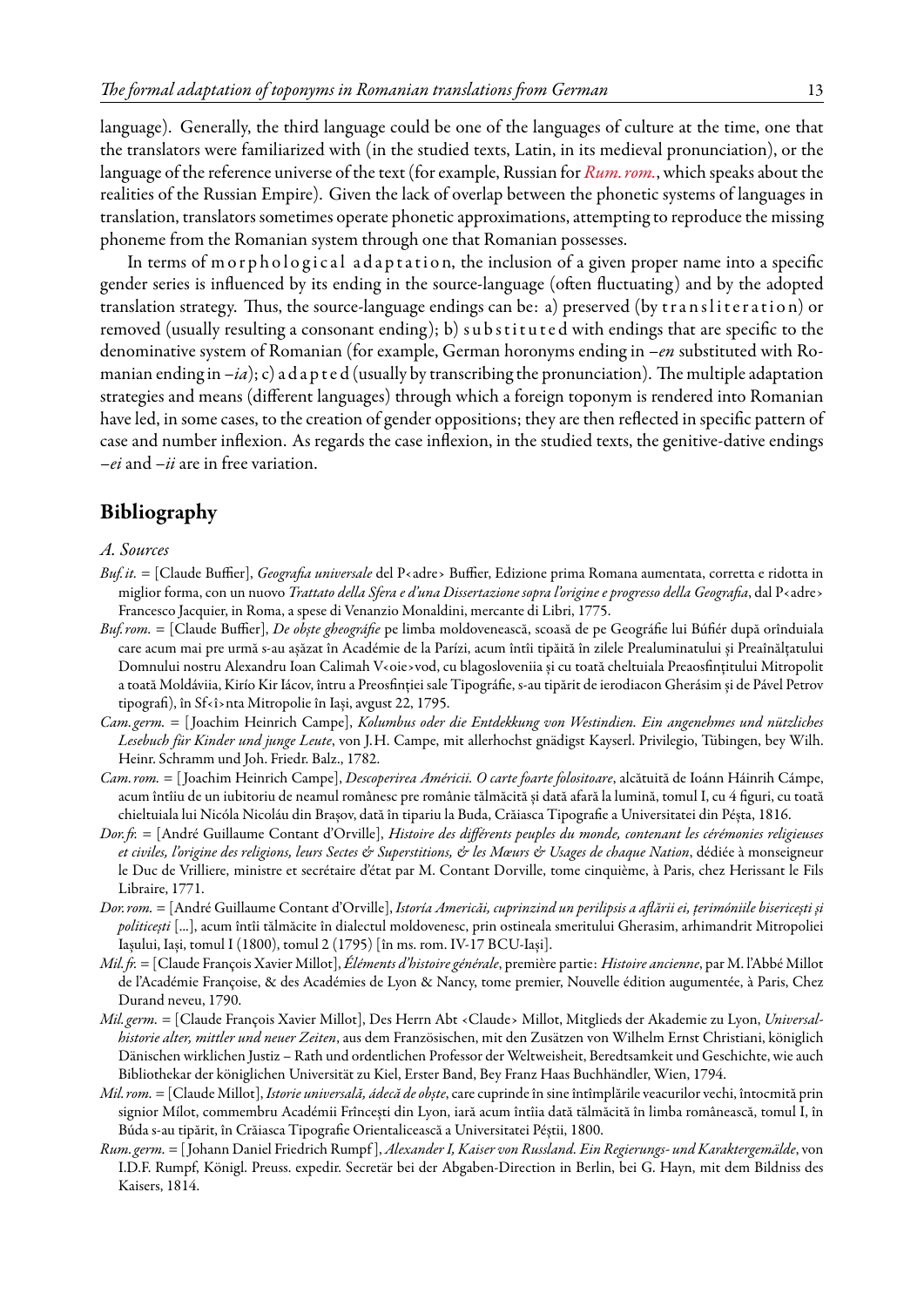<span id="page-13-4"></span>*Rum. rom.* = [ Johann Daniel Friedrich Rumpf ], *Arătarea stăpînirei și a caracterului lui Alexándru I, împăratul a toată Róssia*, întocmită prin I.D.F. Rumpf, Crăiescul Praisesc a Direcției din Berlin Secretar-Expedítor și Mărirei Sale celui pre dreptate și moștenitoriu Craiu al Borúsiei Frídrih Vílhelm III închinată, iară acum întîiu pre Românie prefăcută și tipărită la Buda, în Crăiasca Tipografie a Universitatei Ungáriei, 1815.

#### <span id="page-13-0"></span>*B. Reference works*

- <span id="page-13-23"></span>Anleitung = *Anleitung zut richtigen Aussprache geographischer und geschichtlicher Eigennamen*, L. Frey'sche Buchhandlung, Ulm, 1863.
- <span id="page-13-21"></span>Bagajewa, J. (1993). *Geographical Names: Problems of Equivalence and Translability*, in Lewandowska-Tomaszczuk, B. & Thelen, M. (eds), *Translation and Meaning*, vol. II: *Proceedings of the Łódź Session of the 1990 Maastricht–Łódź Duo Colloquium on "Translation and Meaning" held in Łódź, Poland, 22–29 September 1990*, Rikkhogeschool Maastricht, Maastricht, p. 349–354.
- <span id="page-13-16"></span>Ballard, M. (2011). *Numele proprii în traducere* [*Nom propre en traduction*, Ophrys, Paris, 2001], translation, foreword and notes by Georgiana Lungu-Badea, Editura Universității de Vest, Timișoara.

Bertacchi = Cosimo Bertacchi, *Nuovo dizionario geografico universale*, vol. I–II, Unione Tipografico Editrice, Torino, 1904.

<span id="page-13-8"></span>Bârsan, A. (1961). *Considerații asupra scrierii numelor geografice străine*, in "Limba română", vol. 10, no. 5, p. 415–424.

<span id="page-13-13"></span>Boerescu, P. (2014). *Din istoria scrierii românești*, Editura Academiei Române, București.

<span id="page-13-9"></span>Bolocan, Gh. (1961). *Despre redarea numelor proprii dintr-o limbă în alta*, in "Limba română", vol. 10, no. 6, p. 582–587.

- Boutourlin, P. (1874). *Les noms propres étrangers. Leur orthographe et leur prononciation*, Seconde Édition, Combe et Vande Weghe imprimeurs, Bruxelles.
- <span id="page-13-7"></span>Cernovodeanu, P. (1974). *Préoccupations en matière d'histoire universelle dans l'historiographie roumaine au XVIIe et XVIIIe siècle*, in "Revue Roumaine d'Histoire", vol. 9, no. 1, p. 73–94.
- <span id="page-13-25"></span>Coteanu, I. (1969). *Morfologia numelui în protoromână (româna comună)*, Editura Academiei Române, București.
- <span id="page-13-11"></span><span id="page-13-10"></span>Creția, P. (1958). *Numele proprii grecești în românește*, in "Limba română", vol. 7, no. 2, p. 54–59.

Costa, T. (1958). *Numele proprii latinești în românește*, in "Limba română", vol. 7, no. 4, p. 70–77.

<span id="page-13-26"></span><span id="page-13-18"></span>Diaconescu, P. (1970). *Structură și evoluție în morfologia substantivului românesc*, Editura Academiei Române, București.

Elman, J. (1986). *Le problème de la traduction des noms propres*, in "Babel", vol. 32, no. 1, p. 26–30.

<span id="page-13-15"></span>Garde, P. (1974). *La transcription des noms propres français en russe*, Institut d'Études Slaves, Paris.

Gheție, I. (1975). *Baza dialectală a românei literare*, Editura Academiei Române, București.

<span id="page-13-1"></span>Gheție, I. (1982). *Introducere în studiul limbii române literare*, Editura Științifică și Enciclopedică, București.

<span id="page-13-14"></span>Gheție, I. & Mareș, Al. (1985). *Originile scrisului în limba română*, Editura Științifică și Pedagogică, București.

- <span id="page-13-19"></span>Grass, Th. (2002). *Quoi! Vous voulez traduire «Goethe»? – Essai sur la traduction des noms propres allemand-français*, Peter Lang, Berne.
- <span id="page-13-5"></span>Grămadă, L. (1960). *"Istoria lui Millot" în tălmăcirea lui Ioan Piuariu Molnar*, in "Studia Universitatis Babeș-Bolyai. Philologia", 4/2, p. 161–175.
- <span id="page-13-24"></span>Ichim-Tomescu, D. (1978). *Observații asupra adaptării morfologice a toponimelor străine în limba română*, in "Limba română", vol. 27, no. 3, p. 237–242.
- Ivănescu, G. (1980). *Istoria limbii române*, Editura Junimea, Iași.
- <span id="page-13-22"></span>Lehrer, A. (1993). *Principles and Problems in Translating Proper Names*, in Lewandowska-Tomaszczuk, B. & Thelen, M. (eds), *Translation and Meaning*, vol. II: *Proceedings of the Łódź Session of the 1990 Maastricht–Łódź Duo Colloquium on "Translation and Meaning" held in Łódź, Poland, 22–29 September 1990*, Rikkhogeschool Maastricht, Maastricht, p. 395–402.
- <span id="page-13-6"></span>Minuț, A.-M. & Lihaciu, I. (2014). *Interpolarea ca strategie de traducere a "Istoriei universale adecă de obște, care cuprinde în sine întâmplările veacurilor vechi", versiune în limba română de Ioan Piuariu Molnar*, in Dima, E. & Corbea-Hoișie, A. (eds), *Impulsul Iluminismului în traduceri românești din secolul al XVIII-lea*, Editura Universității "Alexandru Ioan Cuza", Iași, p. 91–136.
- <span id="page-13-17"></span>Müllers = August Müllers, *Allgemeines Wörterbuch der Aussprache ausländischer Eigennamen*, Verlag von E. Haberland, Leipzig, 1903.
- <span id="page-13-2"></span>Munteanu, Șt. & Țâra, V.D. (1983). *Istoria limbii române literare. Privire generală*, Editura Didactică și Pedagogică, București.
- Nedelcu, I. (2012). *Substantivul*, in Chivu, Gh. *et al.* (eds), *Studii de istorie a limbii române. Morfosintaxa limbii literare în secolele al XIX-lea și al XX-lea*, Editura Academiei Române, București, p. 37–62.
- <span id="page-13-3"></span>Piru, Al. (1970). *Istoria literaturii române*. II: *Epoca premodernă*, Editura Academiei Române, București.
- <span id="page-13-20"></span>Sakhno, S. (2006). *Nom propre en russe: problèmes de traduction*, in "Meta", 51/4, p. 706–718.
- Săulescu, Gh. (1833). *Grammatică românească sau observații grammaticești asupra limbei românești pentru scoalele normale și ghimnaziale, compusă de Gheorghie Seulescul; partea întîia, Etimologhică*, Tipografia Mitropolii, Iașii.
- Schnakenburg = J.F. Schnakenburg, *Orthographisches Wörterbuch der gesammten alteren und neueren Geographie und der Eigennamen der Personen*, Verlag von Johann Ambrosius Barth, Leipzig, 1835.
- <span id="page-13-12"></span>Stan, C. (2012). *Ortografia și ortoepia. Secolul al XIX-lea*, in Chivu, Gh. *et al.* (eds), *Studii de istorie a limbii române. Morfosintaxa limbii literare în secolele al XIX-lea și al XX-lea*, Editura Academiei Române, București, p. 1–28.